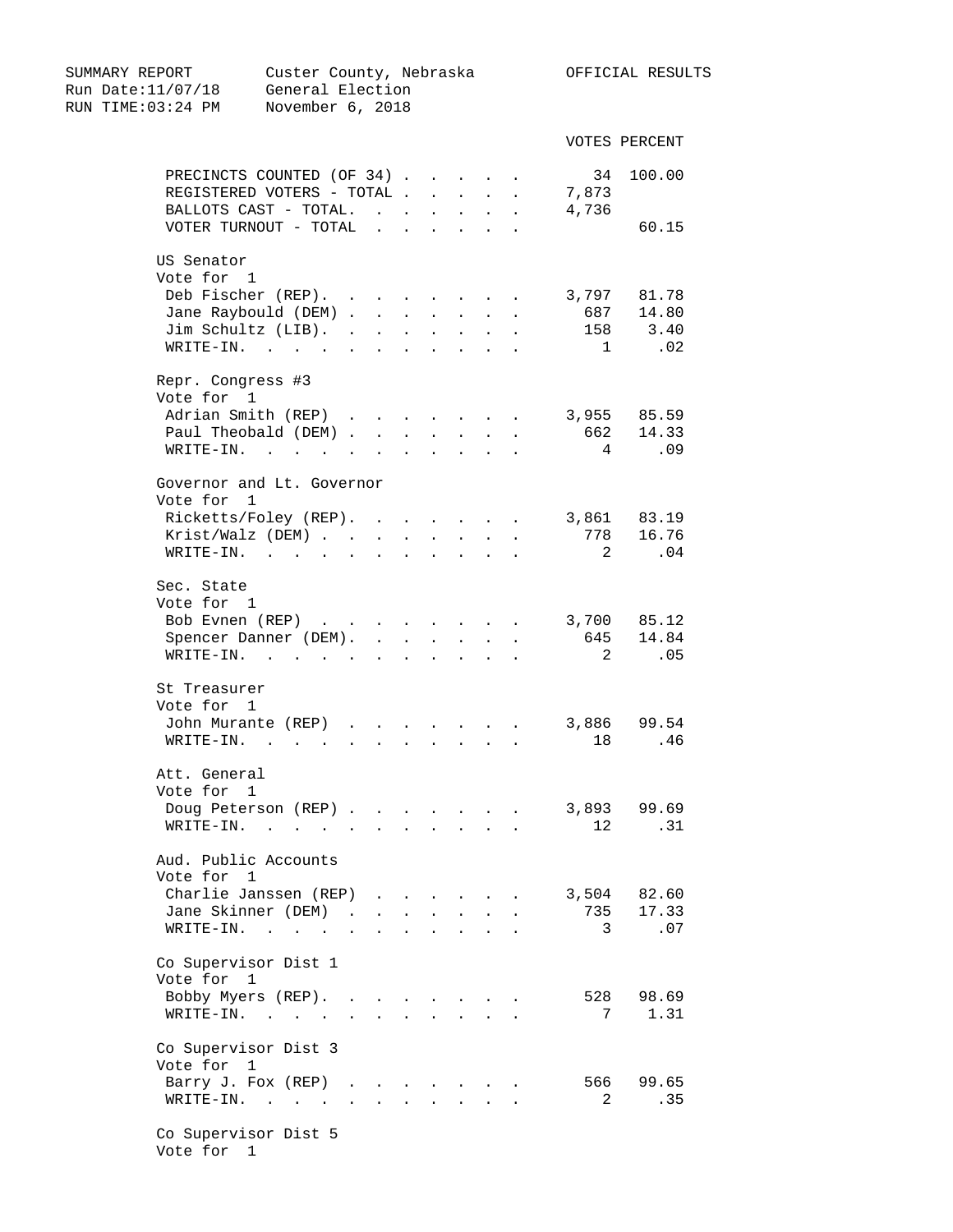| Donald Olson (REP)<br>WRITE-IN.<br>$\sim$ $\sim$<br>$\sim$ $\sim$                                                                                                                                                                              |                                              |                                        |                           |                                        |                      |                            | 653 99.69<br>2 .31 |
|------------------------------------------------------------------------------------------------------------------------------------------------------------------------------------------------------------------------------------------------|----------------------------------------------|----------------------------------------|---------------------------|----------------------------------------|----------------------|----------------------------|--------------------|
| Co Supervisor Dist 7<br>Vote for 1                                                                                                                                                                                                             |                                              |                                        |                           |                                        |                      |                            |                    |
| Douglas A. Stunkel (REP)                                                                                                                                                                                                                       |                                              |                                        |                           |                                        | $\ddot{\phantom{a}}$ |                            | 354 53.72          |
| Donna Hoblyn-Bittner (DEM). .                                                                                                                                                                                                                  |                                              |                                        | $\ddot{\phantom{0}}$      |                                        |                      | 302 45.83                  |                    |
| WRITE-IN.<br>$\mathbf{r}$ . The set of the set of the set of the set of the set of the set of the set of the set of the set of the set of the set of the set of the set of the set of the set of the set of the set of the set of the set of t |                                              |                                        |                           |                                        |                      | $\overline{\phantom{a}}$ 3 | .46                |
| Co Assessor<br>Vote for 1                                                                                                                                                                                                                      |                                              |                                        |                           |                                        |                      |                            |                    |
| Lana S. Lymber (REP).                                                                                                                                                                                                                          |                                              |                                        |                           |                                        |                      | 3,987 99.40                |                    |
| WRITE-IN.                                                                                                                                                                                                                                      |                                              | $\ddot{\phantom{a}}$                   | <b>Contractor</b>         | $\ddot{\phantom{a}}$                   |                      | 24 .60                     |                    |
| Co Attorney<br>Vote for 1                                                                                                                                                                                                                      |                                              |                                        |                           |                                        |                      |                            |                    |
| Steven R. Bowers (REP)                                                                                                                                                                                                                         |                                              |                                        |                           |                                        |                      | 3,812 99.22                |                    |
| WRITE-IN.                                                                                                                                                                                                                                      |                                              |                                        | $\ddot{\phantom{0}}$      | $\ddot{\phantom{0}}$                   | $\ddot{\phantom{a}}$ | 30                         | .78                |
| Co Clerk<br>Vote for 1                                                                                                                                                                                                                         |                                              |                                        |                           |                                        |                      |                            |                    |
| Constance Gracey (DEM)                                                                                                                                                                                                                         |                                              |                                        |                           |                                        | $\ddot{\phantom{a}}$ | 3,281 98.23                |                    |
| $\texttt{WRTTE-IN.}$                                                                                                                                                                                                                           |                                              | $\mathbf{L}$                           | $\sim$ $\sim$             | $\mathbf{r}$                           |                      | 59 1.77                    |                    |
| District Court Clerk                                                                                                                                                                                                                           |                                              |                                        |                           |                                        |                      |                            |                    |
| Vote for 1                                                                                                                                                                                                                                     |                                              |                                        |                           |                                        |                      |                            |                    |
| Amy J. Oxford (REP)                                                                                                                                                                                                                            |                                              | $\ddot{\phantom{a}}$                   | $\mathbf{L}$              |                                        |                      | 4,160 99.90                |                    |
| $\texttt{WRTTE-IN.}$                                                                                                                                                                                                                           | $\sim$                                       | $\mathcal{L}$                          |                           |                                        |                      | $\overline{4}$             | .10                |
| Co Sherriff                                                                                                                                                                                                                                    |                                              |                                        |                           |                                        |                      |                            |                    |
| Vote for 1                                                                                                                                                                                                                                     |                                              |                                        |                           |                                        |                      |                            |                    |
| Dan Osmond (REP).                                                                                                                                                                                                                              |                                              |                                        |                           |                                        |                      | 4,190 99.36                |                    |
| WRITE-IN. .<br>$\mathbf{r}$                                                                                                                                                                                                                    |                                              |                                        |                           |                                        |                      | 27                         | .64                |
|                                                                                                                                                                                                                                                |                                              |                                        |                           |                                        |                      |                            |                    |
| Co Surveyor                                                                                                                                                                                                                                    |                                              |                                        |                           |                                        |                      |                            |                    |
| Vote for 1<br>Jay D. Gormley (REP). .                                                                                                                                                                                                          |                                              | $\ddot{\phantom{a}}$                   |                           |                                        |                      | 3,795 99.84                |                    |
| WRITE-IN. .                                                                                                                                                                                                                                    |                                              |                                        |                           |                                        |                      | 6                          | .16                |
|                                                                                                                                                                                                                                                |                                              |                                        |                           |                                        |                      |                            |                    |
| Co Treasurer                                                                                                                                                                                                                                   |                                              |                                        |                           |                                        |                      |                            |                    |
| Vote for 1                                                                                                                                                                                                                                     |                                              |                                        |                           |                                        |                      |                            |                    |
| Sheri Bryant (REP)<br>$\texttt{WRITE-IN.}$                                                                                                                                                                                                     |                                              |                                        | $\bullet$                 |                                        | $\sim$ $\sim$        | 4,232 99.98<br>1           | .02                |
|                                                                                                                                                                                                                                                |                                              | $\mathbf{L}^{\text{max}}$<br>$\bullet$ | <b>Contractor</b>         | $\bullet$                              |                      |                            |                    |
| Reg of Deeds                                                                                                                                                                                                                                   |                                              |                                        |                           |                                        |                      |                            |                    |
| Vote for 1                                                                                                                                                                                                                                     |                                              |                                        |                           |                                        |                      |                            |                    |
| Christie Trumbull (REP).                                                                                                                                                                                                                       |                                              |                                        |                           |                                        |                      | 3,938 99.87                |                    |
| WRITE-IN.                                                                                                                                                                                                                                      |                                              |                                        |                           |                                        |                      | 5                          | .13                |
| Memb. Legislature-#36                                                                                                                                                                                                                          |                                              |                                        |                           |                                        |                      |                            |                    |
| Vote for 1                                                                                                                                                                                                                                     |                                              |                                        |                           |                                        |                      |                            |                    |
| Matt Williams                                                                                                                                                                                                                                  |                                              |                                        |                           |                                        |                      | 3,556                      | 99.08              |
| WRITE-IN.                                                                                                                                                                                                                                      |                                              | $\mathbf{L}$                           |                           | $\mathbf{r} = \mathbf{r} + \mathbf{r}$ |                      | 33                         | .92                |
|                                                                                                                                                                                                                                                |                                              |                                        |                           |                                        |                      |                            |                    |
| St Bd Ed $-$ #7<br>Vote for 1                                                                                                                                                                                                                  |                                              |                                        |                           |                                        |                      |                            |                    |
| Robin R. Stevens                                                                                                                                                                                                                               |                                              | $\mathbf{L}$                           | $\mathbf{L} = \mathbf{L}$ |                                        |                      | 3,133 99.46                |                    |
| WRITE-IN.                                                                                                                                                                                                                                      | $\mathbf{r}$                                 |                                        |                           |                                        |                      | 17                         | .54                |
|                                                                                                                                                                                                                                                |                                              |                                        |                           |                                        |                      |                            |                    |
| Retain Julie A. Martin<br>Vote for 1                                                                                                                                                                                                           |                                              |                                        |                           |                                        |                      |                            |                    |
| Yes<br>$\mathbf{a}^{\prime}$ , $\mathbf{a}^{\prime}$ , $\mathbf{a}^{\prime}$ , $\mathbf{a}^{\prime}$ , $\mathbf{a}^{\prime}$ , $\mathbf{a}^{\prime}$                                                                                           |                                              |                                        |                           |                                        |                      | 2,746                      | 78.43              |
| No.<br>$\mathbf{L}$<br>$\mathbf{r}$ and $\mathbf{r}$<br>$\sim$                                                                                                                                                                                 | <b>All Card Card</b><br>$\ddot{\phantom{a}}$ |                                        |                           |                                        |                      | 755                        | 21.57              |
|                                                                                                                                                                                                                                                |                                              |                                        |                           |                                        |                      |                            |                    |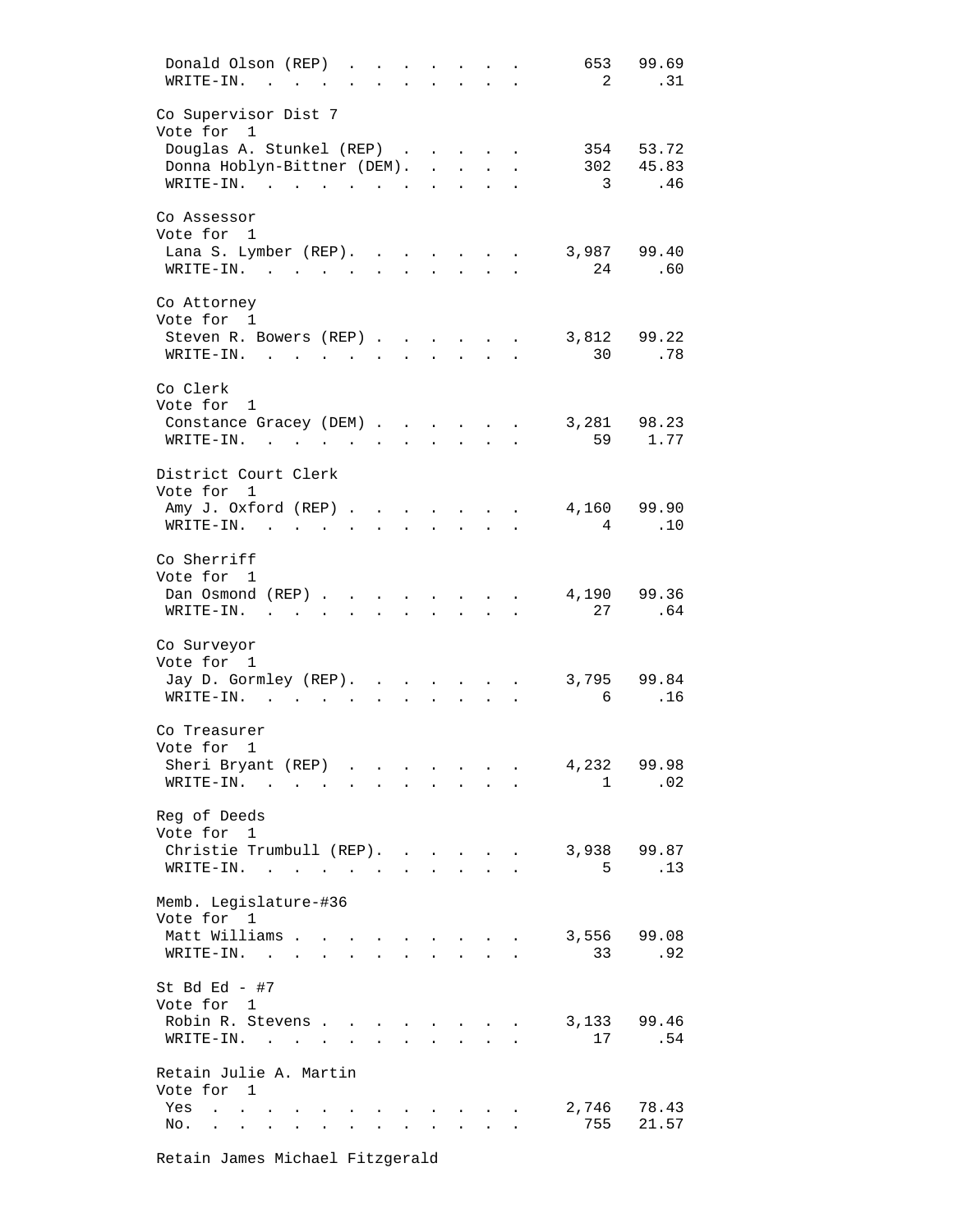| Vote for 1                                                                                                                   |                                                           |                                                           |                                                             |                      |                                                             |                             |                           |                      |                |             |
|------------------------------------------------------------------------------------------------------------------------------|-----------------------------------------------------------|-----------------------------------------------------------|-------------------------------------------------------------|----------------------|-------------------------------------------------------------|-----------------------------|---------------------------|----------------------|----------------|-------------|
| $\mathbf{r}$ , $\mathbf{r}$ , $\mathbf{r}$<br>Yes                                                                            |                                                           |                                                           |                                                             | $\ddot{\phantom{a}}$ | $\ddot{\phantom{a}}$                                        |                             | <b>Allen Adams</b>        | $\ddot{\phantom{a}}$ | 2,708          | 78.54       |
| No.                                                                                                                          |                                                           |                                                           |                                                             |                      | $\mathbf{L}$                                                | $\ddot{\phantom{a}}$        | $\sim$ $\sim$ $\sim$      |                      | 740            | 21.46       |
|                                                                                                                              |                                                           |                                                           |                                                             |                      |                                                             |                             |                           |                      |                |             |
| Retain James J. Orr                                                                                                          |                                                           |                                                           |                                                             |                      |                                                             |                             |                           |                      |                |             |
| Vote for 1                                                                                                                   |                                                           |                                                           |                                                             |                      |                                                             |                             |                           |                      |                |             |
|                                                                                                                              |                                                           |                                                           |                                                             |                      |                                                             |                             |                           |                      |                |             |
| Yes<br>$\sim$ $\sim$                                                                                                         |                                                           |                                                           | $\mathbf{a}$ . The $\mathbf{a}$                             | $\ddot{\phantom{0}}$ |                                                             | $\sim$                      | $\sim 10^{-11}$           | $\ddot{\phantom{a}}$ | 3,013          | 81.65       |
| No.<br>$\mathbf{r}$<br>$\overline{a}$                                                                                        | $\mathbf{r}$                                              | $\mathbf{L}$                                              | $\sim$                                                      | ÷.                   |                                                             | $\mathbf{L}$                | $\sim$                    |                      | 677            | 18.35       |
|                                                                                                                              |                                                           |                                                           |                                                             |                      |                                                             |                             |                           |                      |                |             |
| Bd Gov-MPCC-3                                                                                                                |                                                           |                                                           |                                                             |                      |                                                             |                             |                           |                      |                |             |
| Vote for 1                                                                                                                   |                                                           |                                                           |                                                             |                      |                                                             |                             |                           |                      |                |             |
| Cynthia Duncan                                                                                                               |                                                           |                                                           | $\ddot{\phantom{a}}$                                        |                      |                                                             |                             |                           |                      |                | 3,438 99.22 |
| WRITE-IN.                                                                                                                    | $\ddot{\phantom{0}}$                                      | $\mathbf{L}$                                              |                                                             |                      |                                                             |                             |                           |                      | 27             | .78         |
|                                                                                                                              |                                                           |                                                           |                                                             |                      |                                                             |                             |                           |                      |                |             |
| CP NRD-Subdistrict 1                                                                                                         |                                                           |                                                           |                                                             |                      |                                                             |                             |                           |                      |                |             |
| Vote for 1                                                                                                                   |                                                           |                                                           |                                                             |                      |                                                             |                             |                           |                      |                |             |
| Brian Keiser,                                                                                                                |                                                           |                                                           | $\ddot{\phantom{a}}$                                        | $\bullet$            |                                                             |                             |                           |                      | 127            | 100.00      |
| WRITE-IN. .<br><b>Contract Contract</b>                                                                                      | $\ddot{\phantom{a}}$                                      |                                                           |                                                             |                      |                                                             |                             |                           |                      | 0              |             |
|                                                                                                                              |                                                           |                                                           |                                                             |                      |                                                             |                             |                           |                      |                |             |
| CP NRD - At Large                                                                                                            |                                                           |                                                           |                                                             |                      |                                                             |                             |                           |                      |                |             |
| Vote for 1                                                                                                                   |                                                           |                                                           |                                                             |                      |                                                             |                             |                           |                      |                |             |
|                                                                                                                              |                                                           |                                                           |                                                             |                      |                                                             |                             |                           |                      |                |             |
| Keith A. Ostermeier                                                                                                          |                                                           |                                                           |                                                             |                      |                                                             |                             |                           |                      |                | 112 98.25   |
| WRITE-IN.                                                                                                                    |                                                           |                                                           |                                                             | $\ddot{\phantom{a}}$ | $\bullet$                                                   | $\bullet$                   |                           |                      |                | 2 1.75      |
|                                                                                                                              |                                                           |                                                           |                                                             |                      |                                                             |                             |                           |                      |                |             |
| LL NRD - Dist 1                                                                                                              |                                                           |                                                           |                                                             |                      |                                                             |                             |                           |                      |                |             |
| Vote for 1                                                                                                                   |                                                           |                                                           |                                                             |                      |                                                             |                             |                           |                      |                |             |
| Tim Bartak .                                                                                                                 | and the state of the state of                             |                                                           |                                                             |                      |                                                             | $\sim$ $\sim$ $\sim$ $\sim$ |                           |                      |                | 2,255 99.47 |
| WRITE-IN.<br>$\sim$                                                                                                          | and the state of the state of                             |                                                           | $\bullet$ .<br><br><br><br><br><br><br><br><br><br><br><br> | $\bullet$            | $\bullet$ .<br><br><br><br><br><br><br><br><br><br><br><br> |                             | <b>All Contracts</b>      | $\bullet$            | 12             | .53         |
|                                                                                                                              |                                                           |                                                           |                                                             |                      |                                                             |                             |                           |                      |                |             |
| LL NRD - Dist 2                                                                                                              |                                                           |                                                           |                                                             |                      |                                                             |                             |                           |                      |                |             |
| Vote for 1                                                                                                                   |                                                           |                                                           |                                                             |                      |                                                             |                             |                           |                      |                |             |
|                                                                                                                              |                                                           |                                                           |                                                             |                      |                                                             |                             |                           |                      |                |             |
| Henry Thoene                                                                                                                 | $\sim$ $\sim$ $\sim$ $\sim$ $\sim$ $\sim$                 |                                                           | $\sim$                                                      | $\ddot{\phantom{a}}$ |                                                             |                             |                           | $\ddot{\phantom{a}}$ | 1,004          | 99.31       |
| WRITE-IN.<br>$\sim$                                                                                                          | $\mathbf{r}$ , $\mathbf{r}$ , $\mathbf{r}$ , $\mathbf{r}$ |                                                           | $\sim$ 100 $\mu$                                            |                      |                                                             | $\ddot{\phantom{0}}$        |                           |                      | 7              | .69         |
|                                                                                                                              |                                                           |                                                           |                                                             |                      |                                                             |                             |                           |                      |                |             |
| LL NRD - Dist 3                                                                                                              |                                                           |                                                           |                                                             |                      |                                                             |                             |                           |                      |                |             |
| Vote for 1                                                                                                                   |                                                           |                                                           |                                                             |                      |                                                             |                             |                           |                      |                |             |
| Rollie Amsberry                                                                                                              |                                                           |                                                           | $\sim$ 100 $\mu$                                            | $\ddot{\phantom{0}}$ | $\sim$ 100 $\mu$                                            | $\sim$ $-$                  | $\ddot{\phantom{0}}$      |                      | 209            | 100.00      |
| WRITE-IN.                                                                                                                    |                                                           | $\mathbf{L}^{\text{max}}$ , and $\mathbf{L}^{\text{max}}$ | $\sim$                                                      |                      |                                                             | $\sim$                      | $\sim$                    |                      | 0              |             |
|                                                                                                                              |                                                           |                                                           |                                                             |                      |                                                             |                             |                           |                      |                |             |
| LL NRD At Large                                                                                                              |                                                           |                                                           |                                                             |                      |                                                             |                             |                           |                      |                |             |
| Vote for<br>1                                                                                                                |                                                           |                                                           |                                                             |                      |                                                             |                             |                           |                      |                |             |
|                                                                                                                              |                                                           |                                                           |                                                             |                      |                                                             |                             |                           |                      | 2,985          | 99.33       |
| N. Richard Hadenfeldt.<br>$WRITE-IN.$                                                                                        |                                                           |                                                           |                                                             | $\ddot{\phantom{a}}$ |                                                             |                             |                           |                      |                |             |
|                                                                                                                              | $\ddot{\phantom{a}}$                                      | $\sim$                                                    |                                                             |                      |                                                             |                             |                           |                      | 20             | .67         |
|                                                                                                                              |                                                           |                                                           |                                                             |                      |                                                             |                             |                           |                      |                |             |
| CPPD - At Large                                                                                                              |                                                           |                                                           |                                                             |                      |                                                             |                             |                           |                      |                |             |
| Vote for 3                                                                                                                   |                                                           |                                                           |                                                             |                      |                                                             |                             |                           |                      |                |             |
| Tom Roberts.                                                                                                                 |                                                           |                                                           |                                                             |                      | $\bullet$                                                   | $\bullet$                   |                           |                      | 1,440          | 32.17       |
| John P. Blakeman .                                                                                                           |                                                           | $\mathbf{L}$                                              | $\sim$ $\sim$                                               | $\ddot{\phantom{a}}$ | $\ddot{\phantom{a}}$                                        | $\ddot{\phantom{0}}$        | $\mathbf{L}^{\text{max}}$ |                      | 1,566          | 34.99       |
| Lloyd H. Ramsey .                                                                                                            |                                                           | $\mathbf{L}$                                              | $\mathbf{L}$                                                | $\ddot{\phantom{a}}$ | $\ddot{\phantom{a}}$                                        | $\ddot{\phantom{a}}$        | $\mathbf{r}$              |                      | 1,454          | 32.48       |
| WRITE-IN.                                                                                                                    |                                                           | $\mathbf{L}$                                              | $\ddot{\phantom{a}}$                                        | $\ddot{\phantom{a}}$ | $\overline{a}$                                              | $\mathbf{r}$                | $\overline{a}$            |                      | 16             | .36         |
|                                                                                                                              |                                                           |                                                           |                                                             |                      |                                                             |                             |                           |                      |                |             |
| DPPD - Dawson Subd.                                                                                                          |                                                           |                                                           |                                                             |                      |                                                             |                             |                           |                      |                |             |
| Vote for 2                                                                                                                   |                                                           |                                                           |                                                             |                      |                                                             |                             |                           |                      |                |             |
| Pat Hecox.                                                                                                                   |                                                           |                                                           |                                                             |                      |                                                             |                             |                           |                      | 44             | 51.76       |
|                                                                                                                              |                                                           |                                                           |                                                             |                      |                                                             |                             |                           |                      |                |             |
| Joe Jeffrey.                                                                                                                 | $\mathcal{L}^{\mathcal{A}}$<br>$\ddot{\phantom{0}}$       | $\mathbf{r}$                                              | $\mathbf{r}$                                                | $\ddot{\phantom{0}}$ |                                                             |                             |                           |                      | 41             | 48.24       |
| WRITE-IN. .                                                                                                                  | $\mathbf{r}$ . The set of $\mathbf{r}$                    | $\mathbf{L}$                                              | $\mathbf{r}$                                                | $\mathbf{r}$         |                                                             |                             |                           |                      | $\Omega$       |             |
|                                                                                                                              |                                                           |                                                           |                                                             |                      |                                                             |                             |                           |                      |                |             |
| LVRPPD - At Large                                                                                                            |                                                           |                                                           |                                                             |                      |                                                             |                             |                           |                      |                |             |
| Vote for 3                                                                                                                   |                                                           |                                                           |                                                             |                      |                                                             |                             |                           |                      |                |             |
| James Novotny                                                                                                                |                                                           | $\sim$                                                    |                                                             |                      |                                                             |                             |                           |                      | 42             | 36.52       |
| Brad Lech<br>$\mathbf{r}$ . The set of $\mathbf{r}$                                                                          | $\mathbf{L}$                                              | $\ddot{\phantom{0}}$                                      | $\ddot{\phantom{a}}$                                        | $\mathbf{r}$         |                                                             | $\ddot{\phantom{a}}$        |                           |                      | 36             | 31.30       |
| Jim Edwards.<br>$\sim$                                                                                                       | $\sim 100$ km s $^{-1}$                                   | $\sim$                                                    | $\ddot{\phantom{a}}$                                        | $\ddot{\phantom{0}}$ | $\ddot{\phantom{a}}$                                        | $\ddot{\phantom{a}}$        | $\ddot{\phantom{a}}$      |                      | 35             | 30.43       |
| WRITE-IN.<br>the contract of the contract of the contract of the contract of the contract of the contract of the contract of |                                                           |                                                           |                                                             |                      |                                                             |                             |                           |                      | $\overline{2}$ | 1.74        |
|                                                                                                                              |                                                           |                                                           |                                                             |                      |                                                             |                             |                           |                      |                |             |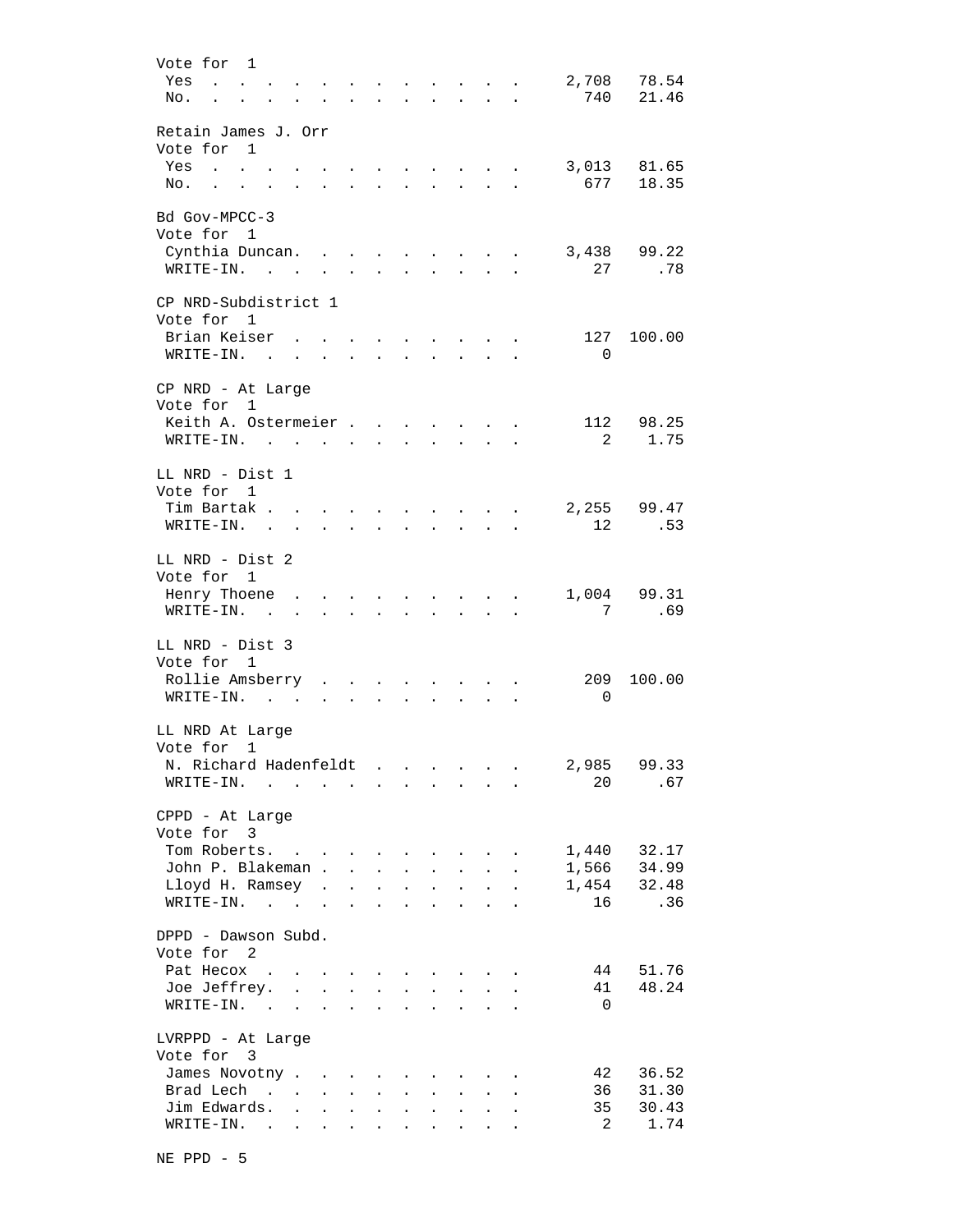| Vote for<br>1<br>Thomas Hoff.<br>$\mathcal{L}(\mathcal{A})$ . The contribution of $\mathcal{A}(\mathcal{A})$<br>Charlie Kennedy<br>WRITE-IN.<br>$\sim$<br>$\sim$ |                                      |                                          | the contract of the contract of the contract of                  |                                                                      | $\ddot{\phantom{0}}$                 | $\ddot{\phantom{a}}$                                    | $\mathbf{L} = \mathbf{L} \mathbf{L}$<br><b>Contractor</b> | $\ddot{\phantom{a}}$ | 1,440<br>548<br>2 | 72.36<br>27.54<br>.10 |
|------------------------------------------------------------------------------------------------------------------------------------------------------------------|--------------------------------------|------------------------------------------|------------------------------------------------------------------|----------------------------------------------------------------------|--------------------------------------|---------------------------------------------------------|-----------------------------------------------------------|----------------------|-------------------|-----------------------|
| LBRD #3<br>Vote for 1                                                                                                                                            |                                      |                                          |                                                                  |                                                                      |                                      |                                                         |                                                           |                      |                   |                       |
| Randall D. Mauler.<br>WRITE-IN.                                                                                                                                  |                                      |                                          |                                                                  |                                                                      |                                      |                                                         |                                                           |                      | 261<br>3          | 98.86<br>1.14         |
| $ESU - 101$<br>Vote for 1                                                                                                                                        |                                      |                                          |                                                                  |                                                                      |                                      |                                                         |                                                           |                      |                   |                       |
| Dale Naprstek<br>WRITE-IN.                                                                                                                                       |                                      | $\mathcal{L}^{\mathcal{L}}$              | $\mathbf{L}$                                                     |                                                                      | $\mathbf{r} = \mathbf{r}$            | $\mathbf{A}$ and $\mathbf{A}$                           | $\bullet$                                                 |                      | 678<br>2          | 99.71<br>.29          |
| $ESU - 109$                                                                                                                                                      |                                      |                                          |                                                                  |                                                                      |                                      |                                                         |                                                           |                      |                   |                       |
| Vote for 1<br>Patrick Osmond<br>WRITE-IN.                                                                                                                        |                                      |                                          |                                                                  | $\ddot{\phantom{a}}$                                                 |                                      | $\sim 100$                                              | $\sim 100$                                                |                      | 2,555<br>19       | 99.26<br>.74          |
| Anselmo-Merna BOE Dist 15                                                                                                                                        |                                      |                                          |                                                                  |                                                                      |                                      |                                                         |                                                           |                      |                   |                       |
| Vote for 3                                                                                                                                                       |                                      |                                          |                                                                  |                                                                      |                                      |                                                         |                                                           |                      |                   |                       |
| Alan Jacquot                                                                                                                                                     |                                      |                                          | $\ddot{\phantom{a}}$                                             |                                                                      |                                      |                                                         |                                                           |                      | 194               | 15.59                 |
| Mark Christen<br>Tom McMillan.                                                                                                                                   |                                      |                                          | $\sim 10^{-11}$                                                  | $\ddot{\phantom{a}}$                                                 |                                      | $\ddot{\phantom{0}}$                                    |                                                           |                      | 344               | 27.65                 |
| Kyle Cantrell .                                                                                                                                                  | $\ddot{\phantom{a}}$<br>$\mathbf{L}$ | $\mathbf{L}^{\text{max}}$                | $\ddot{\phantom{a}}$                                             | $\ddot{\phantom{a}}$                                                 | $\ddot{\phantom{a}}$                 | $\ddot{\phantom{a}}$                                    | $\ddot{\phantom{a}}$                                      |                      | 394<br>301        | 31.67<br>24.20        |
| WRITE-IN.<br>$\mathbf{r}$ , $\mathbf{r}$ , $\mathbf{r}$ , $\mathbf{r}$<br>$\ddot{\phantom{a}}$                                                                   |                                      | $\mathbf{L}$                             | $\ddot{\phantom{a}}$<br>$\cdot$                                  | $\mathbf{r}$<br>$\ddot{\phantom{a}}$                                 | $\mathbf{L}$<br>$\ddot{\phantom{a}}$ | $\mathbf{r}$<br>$\ddot{\phantom{a}}$                    | $\mathbf{r}$                                              |                      | 11                | .88                   |
| Broken Bow BOE Dist 25                                                                                                                                           |                                      |                                          |                                                                  |                                                                      |                                      |                                                         |                                                           |                      |                   |                       |
| Vote for 3                                                                                                                                                       |                                      |                                          |                                                                  |                                                                      |                                      |                                                         |                                                           |                      |                   |                       |
| Tom Osmond .<br>$\mathbf{r}$                                                                                                                                     |                                      |                                          |                                                                  | $\sim$                                                               | $\ddot{\phantom{0}}$                 | $\sim$                                                  | $\sim$                                                    |                      | 1,213             | 22.73                 |
| Pam Holcomb.<br>$\ddot{\phantom{a}}$                                                                                                                             | $\sim$                               | $\ddot{\phantom{0}}$                     | $\ddot{\phantom{0}}$                                             | $\ddot{\phantom{a}}$                                                 | $\ddot{\phantom{0}}$                 | $\ddot{\phantom{0}}$                                    | $\sim$                                                    | $\ddot{\phantom{a}}$ | 1,164             | 21.81                 |
| Carl French.<br>$\ddot{\phantom{a}}$                                                                                                                             | $\ddot{\phantom{a}}$                 | $\mathbf{L}^{\text{max}}$                | $\sim$ $-$                                                       | $\sim$                                                               | $\ddot{\phantom{0}}$                 | $\ddot{\phantom{a}}$                                    | $\mathbf{L}$                                              |                      | 903               | 16.92                 |
| Tim Chancellor.                                                                                                                                                  | $\ddot{\phantom{a}}$                 | $\mathcal{L}^{\text{max}}$               |                                                                  | $\mathbf{r} = \mathbf{r} + \mathbf{r}$ .                             | $\ddot{\phantom{0}}$                 | $\mathbf{L}^{\text{max}}$                               | $\mathbf{L}^{\text{max}}$                                 | $\ddot{\phantom{a}}$ | 1,140             | 21.36                 |
| Kirk Foster.<br>$\sim$ $\sim$                                                                                                                                    |                                      |                                          | $\mathbf{r} = \mathbf{r} + \mathbf{r} + \mathbf{r} + \mathbf{r}$ |                                                                      | $\mathbf{L}^{\text{max}}$            |                                                         | $\mathbf{u} = \mathbf{u} \cdot \mathbf{u}$                | $\ddot{\phantom{a}}$ | 905               | 16.96                 |
| WRITE-IN.                                                                                                                                                        |                                      |                                          |                                                                  |                                                                      | $\ddot{\phantom{a}}$                 |                                                         | $\mathcal{L}^{\text{max}}$ and $\mathcal{L}^{\text{max}}$ |                      | 12                | .22                   |
| Ansley BOE Dist 44                                                                                                                                               |                                      |                                          |                                                                  |                                                                      |                                      |                                                         |                                                           |                      |                   |                       |
| Vote for 3                                                                                                                                                       |                                      |                                          |                                                                  |                                                                      |                                      |                                                         |                                                           |                      |                   |                       |
| Rod Amsberry                                                                                                                                                     |                                      |                                          |                                                                  |                                                                      |                                      |                                                         |                                                           |                      | 348               | 35.73                 |
| Danielle Ostrand<br>Derek J. Clay.                                                                                                                               |                                      | $\mathcal{L}$ . The set of $\mathcal{L}$ |                                                                  |                                                                      |                                      |                                                         |                                                           |                      | 302<br>314        | 31.01<br>32.24        |
| WRITE-IN.<br>$\mathcal{L}(\mathcal{A})$ and $\mathcal{L}(\mathcal{A})$                                                                                           | $\ddot{\phantom{a}}$                 |                                          |                                                                  |                                                                      |                                      |                                                         |                                                           |                      | 10 <sup>°</sup>   | 1.03                  |
| Sargent BOE Dist 84                                                                                                                                              |                                      |                                          |                                                                  |                                                                      |                                      |                                                         |                                                           |                      |                   |                       |
| Vote for 3                                                                                                                                                       |                                      |                                          |                                                                  |                                                                      |                                      |                                                         |                                                           |                      |                   |                       |
| Loyd Pointer                                                                                                                                                     |                                      |                                          | $\ddot{\phantom{a}}$                                             |                                                                      |                                      |                                                         |                                                           |                      | 248               | 22.22                 |
| Martin Riddle                                                                                                                                                    |                                      | $\bullet$                                | $\ddot{\phantom{a}}$                                             | $\ddot{\phantom{a}}$                                                 |                                      |                                                         |                                                           |                      | 302               | 27.06                 |
| Rolland W. Stefka.                                                                                                                                               |                                      | $\ddot{\phantom{0}}$                     | $\ddot{\phantom{a}}$                                             | $\ddot{\phantom{a}}$                                                 | $\ddot{\phantom{a}}$                 |                                                         |                                                           |                      | 242               | 21.68                 |
| Kristina Lamb                                                                                                                                                    |                                      | $\ddot{\phantom{0}}$                     | $\mathbf{L}$                                                     | $\ddot{\phantom{a}}$                                                 | $\ddot{\phantom{a}}$                 | $\ddot{\phantom{0}}$                                    | $\ddot{\phantom{0}}$                                      |                      | 96                | 8.60                  |
| Jeffrey D. Keefe                                                                                                                                                 |                                      |                                          |                                                                  |                                                                      | $\mathbf{r}$                         | $\ddot{\phantom{a}}$                                    | $\ddot{\phantom{a}}$                                      |                      | 220               | 19.71                 |
| WRITE-IN.                                                                                                                                                        |                                      |                                          |                                                                  |                                                                      |                                      |                                                         | <b>Contractor</b>                                         | $\ddot{\phantom{a}}$ | 8                 | .72                   |
| Arnold BOE Dist #89<br>Vote for 3                                                                                                                                |                                      |                                          |                                                                  |                                                                      |                                      |                                                         |                                                           |                      |                   |                       |
| Joseph Cool.                                                                                                                                                     |                                      |                                          |                                                                  |                                                                      |                                      |                                                         |                                                           |                      | 333               | 32.87                 |
| Merle Bierman                                                                                                                                                    |                                      |                                          | $\mathbf{z} = \mathbf{z} + \mathbf{z}$ . The set of $\mathbf{z}$ | $\mathbf{L}$                                                         |                                      | $\ddot{\phantom{a}}$                                    |                                                           |                      | 373               | 36.82                 |
| Shane Cool.<br>$\mathbf{r}$ , $\mathbf{r}$ , $\mathbf{r}$ , $\mathbf{r}$                                                                                         |                                      |                                          |                                                                  | $\mathbf{r} = \left\{ \mathbf{r}_1, \ldots, \mathbf{r}_n \right\}$ . |                                      | $\mathbf{L}^{\text{max}}$                               | $\mathcal{L}^{\text{max}}$                                | $\ddot{\phantom{a}}$ | 296               | 29.22                 |
| WRITE-IN.                                                                                                                                                        |                                      |                                          |                                                                  |                                                                      |                                      | $\mathbf{L}^{\text{max}}$ and $\mathbf{L}^{\text{max}}$ | <b>Contract Contract</b>                                  |                      | 11                | 1.09                  |
| Callaway BOE Dist 180                                                                                                                                            |                                      |                                          |                                                                  |                                                                      |                                      |                                                         |                                                           |                      |                   |                       |
| Vote for 3                                                                                                                                                       |                                      |                                          |                                                                  |                                                                      |                                      |                                                         |                                                           |                      |                   |                       |
| Liana Hrupek                                                                                                                                                     |                                      |                                          |                                                                  |                                                                      |                                      |                                                         |                                                           |                      | 441               | 88.20                 |
| WRITE-IN.                                                                                                                                                        |                                      |                                          |                                                                  |                                                                      |                                      |                                                         |                                                           |                      | 59                | 11.80                 |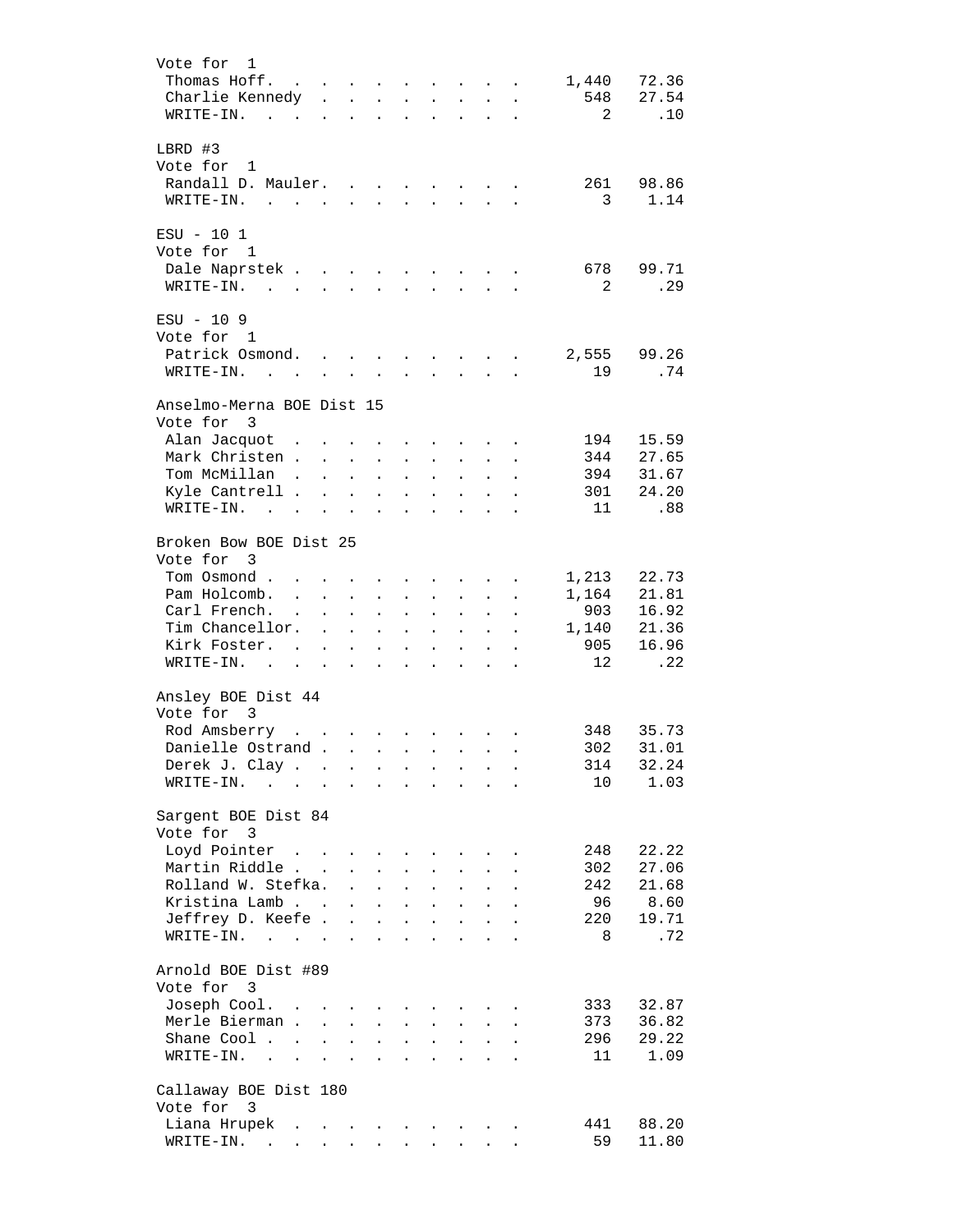| Sandhills BOE Dist 71                                                                                 |               |                                      |                                               |                                                           |                                                             |                                                       |                            |                                                                                                 |                                  |                |
|-------------------------------------------------------------------------------------------------------|---------------|--------------------------------------|-----------------------------------------------|-----------------------------------------------------------|-------------------------------------------------------------|-------------------------------------------------------|----------------------------|-------------------------------------------------------------------------------------------------|----------------------------------|----------------|
| Vote for 3                                                                                            |               |                                      |                                               |                                                           |                                                             |                                                       |                            |                                                                                                 |                                  |                |
| Steven Bass.                                                                                          |               |                                      |                                               |                                                           |                                                             |                                                       |                            |                                                                                                 | 2                                | 22.22          |
| Jeff Martindale                                                                                       |               |                                      |                                               |                                                           |                                                             |                                                       |                            |                                                                                                 | $\mathbf{1}$                     | 11.11          |
| Reed C. Larsen.                                                                                       |               |                                      | $\mathbf{r}$ , $\mathbf{r}$ , $\mathbf{r}$    |                                                           |                                                             |                                                       |                            | $\mathbf{r} = \mathbf{r} \cdot \mathbf{r}$ , where $\mathbf{r} = \mathbf{r} \cdot \mathbf{r}$   | 2                                | 22.22          |
| Caleb Jensen.                                                                                         |               | $\mathbf{L}^{\text{max}}$            | $\Delta \phi = \Delta \phi = \Delta \phi = 0$ |                                                           |                                                             |                                                       |                            | $\mathbf{r} = \mathbf{r} \times \mathbf{r}$ , where $\mathbf{r} = \mathbf{r} \times \mathbf{r}$ | 1                                | 11.11          |
| Rick McFadden                                                                                         |               | $\Delta \sim 10^{-11}$               |                                               | $\mathbf{L}^{\text{max}}$ , $\mathbf{L}^{\text{max}}$     |                                                             | $\mathbf{L}^{\text{max}}$ , $\mathbf{L}^{\text{max}}$ |                            |                                                                                                 | 3                                | 33.33          |
| $\texttt{WRTTE-IN.}$                                                                                  |               | $\sim$                               |                                               | $\mathbf{z} = \mathbf{z} + \mathbf{z}$ .                  | $\sim$                                                      | $\sim$ 10 $\pm$                                       |                            | $\mathbf{L} = \mathbf{L}$                                                                       | $\Omega$                         |                |
| Cozad BOE Dist 11                                                                                     |               |                                      |                                               |                                                           |                                                             |                                                       |                            |                                                                                                 |                                  |                |
| Vote for 3                                                                                            |               |                                      |                                               |                                                           |                                                             |                                                       |                            |                                                                                                 |                                  |                |
| John A. Peden                                                                                         |               |                                      |                                               |                                                           |                                                             |                                                       |                            |                                                                                                 | 2                                | 25.00          |
| Edd Albrecht                                                                                          |               |                                      |                                               | $\ddot{\phantom{a}}$                                      |                                                             | $\mathbf{z} = \mathbf{z}$                             |                            |                                                                                                 | 2                                | 25.00          |
| Kiley Goff<br>Judy Eggleston.                                                                         |               |                                      |                                               |                                                           |                                                             |                                                       |                            |                                                                                                 | 3                                | 37.50          |
|                                                                                                       |               |                                      |                                               |                                                           |                                                             |                                                       |                            |                                                                                                 | $\mathbf{1}$                     | 12.50          |
| $\mathcal{A}$ . The set of the set of the set of the set of the set of the $\mathcal{A}$<br>WRITE-IN. |               |                                      |                                               |                                                           |                                                             |                                                       |                            |                                                                                                 | $\Omega$                         |                |
| Gothenburg BOE Dist 20                                                                                |               |                                      |                                               |                                                           |                                                             |                                                       |                            |                                                                                                 |                                  |                |
| Vote for 3                                                                                            |               |                                      |                                               |                                                           |                                                             |                                                       |                            |                                                                                                 |                                  |                |
| Jon Hudson                                                                                            |               |                                      |                                               |                                                           |                                                             |                                                       |                            |                                                                                                 | 49                               | 33.33          |
| Devin Brundage.                                                                                       |               |                                      |                                               |                                                           |                                                             |                                                       |                            |                                                                                                 | 48                               | 32.65          |
| Nathan Wyatt                                                                                          |               |                                      |                                               |                                                           |                                                             |                                                       |                            |                                                                                                 | 47                               | 31.97          |
| WRITE-IN.                                                                                             |               |                                      |                                               |                                                           |                                                             |                                                       |                            |                                                                                                 | $\overline{3}$                   | 2.04           |
|                                                                                                       |               |                                      |                                               |                                                           |                                                             |                                                       |                            |                                                                                                 |                                  |                |
| SEM BOE Dist 101                                                                                      |               |                                      |                                               |                                                           |                                                             |                                                       |                            |                                                                                                 |                                  |                |
| Vote for 3                                                                                            |               |                                      |                                               |                                                           |                                                             |                                                       |                            |                                                                                                 |                                  |                |
| Matt Hothem.                                                                                          |               |                                      |                                               |                                                           |                                                             |                                                       |                            |                                                                                                 | $\overline{9}$<br>$\overline{7}$ | 15.52<br>12.07 |
| Brock Elsen.                                                                                          |               |                                      |                                               |                                                           |                                                             |                                                       |                            |                                                                                                 |                                  |                |
| Jennifer L. Anderson.                                                                                 |               |                                      |                                               |                                                           |                                                             | $\mathbf{z} = \mathbf{z} + \mathbf{z}$ .              |                            | $\mathbf{L} = \mathbf{L}$                                                                       | 13                               | 22.41          |
| Dirk R. Triplett                                                                                      |               |                                      |                                               |                                                           |                                                             | $\mathbf{z} = \mathbf{z} + \mathbf{z}$ .              |                            | $\Delta\phi$ and $\Delta\phi$ and $\Delta\phi$                                                  | 16                               | 27.59          |
| Matthew Dobry                                                                                         |               |                                      |                                               |                                                           |                                                             | $\mathbf{L}^{\text{max}}$ , $\mathbf{L}^{\text{max}}$ |                            | $\mathbf{z} = \mathbf{z} + \mathbf{z}$ .                                                        | $\overline{4}$                   | 6.90<br>15.52  |
| Chris Reiter<br>WRITE-IN.                                                                             |               | $\mathcal{L}^{\text{max}}$           | $\mathcal{L}^{\text{max}}$                    | $\mathcal{L}^{\text{max}}$                                | $\bullet$ .                                                 | $\bullet$                                             | $\mathcal{L}^{\text{max}}$ | $\ddot{\phantom{a}}$                                                                            | 9<br>$\Omega$                    |                |
|                                                                                                       |               |                                      |                                               |                                                           |                                                             |                                                       | $\ddot{\phantom{a}}$       | $\sim$                                                                                          |                                  |                |
| Loup BOE Dist 25                                                                                      |               |                                      |                                               |                                                           |                                                             |                                                       |                            |                                                                                                 |                                  |                |
| Vote for 3                                                                                            |               |                                      |                                               |                                                           |                                                             |                                                       |                            |                                                                                                 |                                  |                |
| Sarah Sortum                                                                                          |               |                                      |                                               |                                                           |                                                             |                                                       |                            |                                                                                                 | 3                                | 23.08          |
| J. Deane Meeks. .                                                                                     |               | $\Delta \sim 10^4$                   | $\mathcal{L}^{\text{max}}$                    | $\mathbf{L}^{\text{max}}$                                 |                                                             |                                                       |                            |                                                                                                 | 5                                | 38.46          |
| Patrick J. Morgan.                                                                                    |               |                                      |                                               |                                                           | $\sim$                                                      | $\sim$                                                |                            | $\mathbf{L} = \mathbf{L}$                                                                       | 2                                | 15.38          |
| Jessica Petersen                                                                                      |               |                                      |                                               |                                                           |                                                             |                                                       |                            |                                                                                                 | 3                                | 23.08          |
| WRITE-IN.                                                                                             |               |                                      |                                               |                                                           |                                                             |                                                       |                            |                                                                                                 | 0                                |                |
| Litchfield BOE Dist 15                                                                                |               |                                      |                                               |                                                           |                                                             |                                                       |                            |                                                                                                 |                                  |                |
| Vote for 3                                                                                            |               |                                      |                                               |                                                           |                                                             |                                                       |                            |                                                                                                 |                                  |                |
| Marie I. Sweley                                                                                       |               |                                      |                                               |                                                           |                                                             |                                                       | $\mathbf{L} = \mathbf{L}$  |                                                                                                 | 59                               | 30.89          |
| Bill Howard.                                                                                          |               |                                      |                                               |                                                           | $\mathbf{L}$                                                | $\mathbf{L}$                                          | $\mathbf{L}^{\text{max}}$  | $\ddot{\phantom{a}}$                                                                            | 72                               | 37.70          |
| April M. Gross.                                                                                       |               |                                      |                                               | $\mathbf{L} = \mathbf{L}$                                 | $\mathcal{L}^{\text{max}}$                                  | $\mathbf{L}^{\text{max}}$                             |                            | $\mathbf{L}^{\text{max}}$ and $\mathbf{L}^{\text{max}}$                                         | 59                               | 30.89          |
| WRITE-IN.                                                                                             |               |                                      |                                               | $\mathbf{z} = \mathbf{z} + \mathbf{z}$ . The $\mathbf{z}$ | $\bullet$ .<br><br><br><br><br><br><br><br><br><br><br><br> | $\bullet$                                             |                            | $\mathbf{L}^{\text{max}}$ and $\mathbf{L}^{\text{max}}$                                         | 1                                | .52            |
| Ord BOE Dist 5                                                                                        |               |                                      |                                               |                                                           |                                                             |                                                       |                            |                                                                                                 |                                  |                |
| Vote for 3                                                                                            |               |                                      |                                               |                                                           |                                                             |                                                       |                            |                                                                                                 |                                  |                |
|                                                                                                       |               |                                      |                                               |                                                           |                                                             |                                                       |                            |                                                                                                 |                                  | 22.96          |
| William Ziegler<br>Dawn Skibinski. .                                                                  |               |                                      |                                               |                                                           |                                                             |                                                       |                            |                                                                                                 | 31<br>37                         | 27.41          |
|                                                                                                       |               | $\mathbf{L}$                         | $\mathbf{L}$                                  | $\mathcal{L}^{\text{max}}$                                | $\ddot{\phantom{a}}$                                        | $\ddot{\phantom{a}}$                                  |                            |                                                                                                 | 24                               | 17.78          |
| Reid P. Hagstrom.                                                                                     |               | $\ddot{\phantom{a}}$                 | $\mathcal{L}^{\text{max}}$                    | $\ddot{\phantom{a}}$                                      | $\ddot{\phantom{a}}$                                        | $\ddot{\phantom{0}}$                                  |                            |                                                                                                 | 40                               | 29.63          |
| Denise D. Wray.                                                                                       | $\sim$ $\sim$ | $\sim 100$                           | $\ddot{\phantom{a}}$                          | $\ddot{\phantom{a}}$                                      |                                                             |                                                       |                            |                                                                                                 |                                  |                |
| $\texttt{WRTTE-IN.}$                                                                                  |               | $\ddot{\phantom{0}}$                 |                                               |                                                           |                                                             |                                                       |                            |                                                                                                 | 3                                | 2.22           |
| Arcadia BOE Dist 21                                                                                   |               |                                      |                                               |                                                           |                                                             |                                                       |                            |                                                                                                 |                                  |                |
| Vote for 3                                                                                            |               |                                      |                                               |                                                           |                                                             |                                                       |                            |                                                                                                 |                                  |                |
| Amber Veskerna.                                                                                       | $\sim$        |                                      | $\mathbf{L} = \mathbf{L} \mathbf{L}$          |                                                           |                                                             |                                                       |                            |                                                                                                 | 12                               | 44.44          |
| Erin J. Dorsey.                                                                                       |               |                                      | $\mathcal{L}^{\text{max}}$                    | $\bullet$                                                 | $\ddot{\phantom{a}}$                                        | $\Box$                                                |                            |                                                                                                 | 11                               | 40.74          |
| $WRITE-IN.$                                                                                           |               | $\ddot{\phantom{0}}$<br>$\mathbf{L}$ | $\mathbf{r}$                                  |                                                           |                                                             |                                                       |                            |                                                                                                 | 4                                | 14.81          |
|                                                                                                       |               |                                      |                                               |                                                           |                                                             |                                                       |                            |                                                                                                 |                                  |                |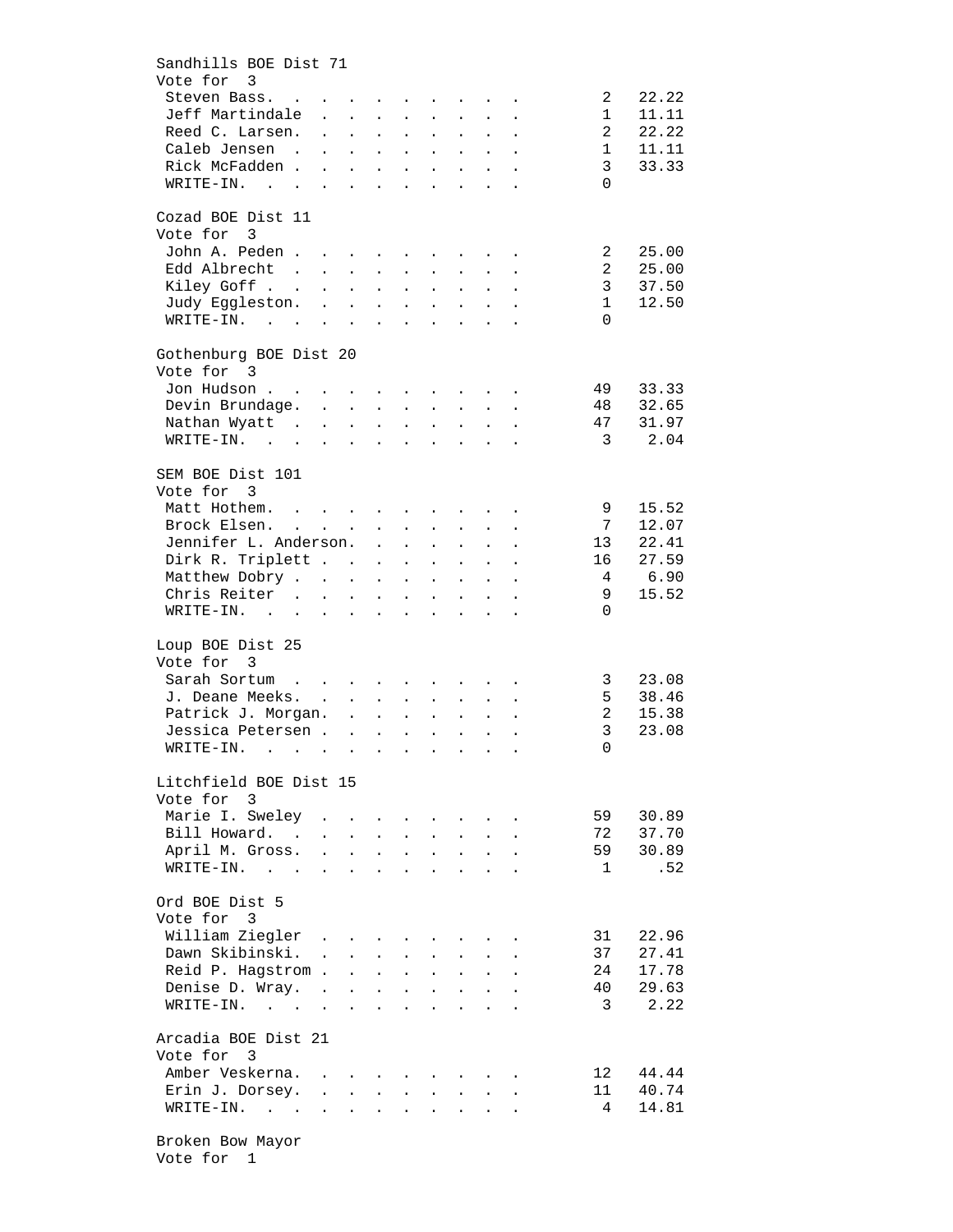| Cecil R. Burt, Jr.<br>WRITE-IN.                           | <b>Contract Contract Contract</b><br>$\sim$                                             |                                                                                                 |                      |                                                     |                                        |                                                                  |                                   |  | 508                | 43.42<br>662 56.58 |
|-----------------------------------------------------------|-----------------------------------------------------------------------------------------|-------------------------------------------------------------------------------------------------|----------------------|-----------------------------------------------------|----------------------------------------|------------------------------------------------------------------|-----------------------------------|--|--------------------|--------------------|
| Broken Bow City Council E Ward<br>Vote for 1              |                                                                                         |                                                                                                 |                      |                                                     |                                        |                                                                  |                                   |  |                    |                    |
| Rodney W. Sonnichsen. .<br>WRITE-IN.                      |                                                                                         |                                                                                                 | $\ddot{\phantom{0}}$ | $\ddot{\phantom{a}}$                                | <b>Contract Contract</b>               |                                                                  | $\mathbf{L}$ and $\mathbf{L}$     |  | 489<br>12          | 97.60<br>2.40      |
| Broken Bow City Council W Ward<br>Vote for 1              |                                                                                         |                                                                                                 |                      |                                                     |                                        |                                                                  |                                   |  |                    |                    |
| WRITE-IN.                                                 |                                                                                         |                                                                                                 |                      |                                                     |                                        |                                                                  |                                   |  | 167                | 100.00             |
| Broken Bow Airport Authority<br>Vote for 1<br>WRITE-IN. . |                                                                                         |                                                                                                 |                      |                                                     |                                        |                                                                  |                                   |  | 97                 | 100.00             |
| Sargent Mayor                                             |                                                                                         |                                                                                                 |                      |                                                     |                                        |                                                                  |                                   |  |                    |                    |
| Vote for 1                                                |                                                                                         |                                                                                                 |                      |                                                     |                                        |                                                                  |                                   |  |                    | 94.58              |
| Mick Kozeal.<br>$WRITE-TN.$                               |                                                                                         | $\sim$                                                                                          | $\sim$               | $\mathbf{z} = \mathbf{z} - \mathbf{z}$<br>$\bullet$ | $\sim$                                 |                                                                  |                                   |  | 157<br>9           | 5.42               |
| Sargent City Council At Lg<br>Vote for 2                  |                                                                                         |                                                                                                 |                      |                                                     |                                        |                                                                  |                                   |  |                    |                    |
| Michelle Schneider                                        |                                                                                         |                                                                                                 |                      |                                                     |                                        | $\mathbf{z} = \mathbf{z} + \mathbf{z} + \mathbf{z} + \mathbf{z}$ |                                   |  | 138                | 35.75              |
| Clint Marsh.                                              |                                                                                         | $\mathbf{a}^{\prime}$ , $\mathbf{a}^{\prime}$ , $\mathbf{a}^{\prime}$ , $\mathbf{a}^{\prime}$ , |                      |                                                     | $\ddot{\phantom{0}}$                   | $\mathbf{L}^{\text{max}}$                                        | $\ddot{\phantom{a}}$              |  | 61                 | 15.80              |
| Ricky C. Hightower                                        |                                                                                         | $\mathcal{L}^{\mathcal{L}}$                                                                     | $\ddot{\phantom{a}}$ | $\ddot{\phantom{a}}$                                | $\ddot{\phantom{0}}$                   | $\Box$                                                           |                                   |  | 112                | 29.02              |
| Jinger Larsen<br>$\texttt{WRTTE-IN.}$                     |                                                                                         | $\sim$                                                                                          | $\ddot{\phantom{a}}$ | $\mathbf{r}$                                        | $\ddot{\phantom{a}}$                   |                                                                  |                                   |  | 74<br>$\mathbf{1}$ | 19.17<br>.26       |
|                                                           |                                                                                         | $\sim$                                                                                          | $\ddot{\phantom{a}}$ | $\mathbf{r}$                                        |                                        | $\sim$                                                           |                                   |  |                    |                    |
| Sargent Airport Authority 6Y<br>Vote for 2                |                                                                                         |                                                                                                 |                      |                                                     |                                        |                                                                  |                                   |  |                    |                    |
| Christopher J. Decker                                     |                                                                                         |                                                                                                 |                      |                                                     |                                        |                                                                  | <b>Service</b> State              |  | 114                | 35.85              |
| Jack Holt                                                 | $\mathcal{L}_{\text{max}}(\mathcal{A})$ , where $\mathcal{A}$ is a set of $\mathcal{A}$ |                                                                                                 | $\sim 100$           |                                                     |                                        |                                                                  |                                   |  | 45                 | 14.15              |
| Rylan Everett                                             |                                                                                         |                                                                                                 | $\sim$               | $\ddot{\phantom{a}}$                                | $\mathbf{L}$                           | $\ddot{\phantom{a}}$                                             | <b>Contract Contract Contract</b> |  | 81                 | 25.47<br>77 24.21  |
| Tom Kleeb<br>$\texttt{WRTTE-IN.}$                         | and the contract of the contract of                                                     |                                                                                                 |                      |                                                     | $\sim$                                 | $\ddot{\phantom{a}}$                                             | $\sim$                            |  | $\mathbf{1}$       | .31                |
|                                                           |                                                                                         |                                                                                                 |                      |                                                     | $\mathbf{z} = \mathbf{z} + \mathbf{z}$ |                                                                  | $\mathbf{L} = \mathbf{0}$         |  |                    |                    |
| City Sarg-Sales Tax<br>Vote for 1                         |                                                                                         |                                                                                                 |                      |                                                     |                                        |                                                                  |                                   |  |                    |                    |
| For<br>$\mathbf{r}$ , $\mathbf{r}$ , $\mathbf{r}$         |                                                                                         |                                                                                                 |                      | $\sim$ $\sim$ $\sim$                                |                                        |                                                                  |                                   |  | 110                | 51.89              |
| Against                                                   |                                                                                         |                                                                                                 |                      |                                                     |                                        |                                                                  |                                   |  | 102                | 48.11              |
| Anselmo Village Bd<br>Vote for 2                          |                                                                                         |                                                                                                 |                      |                                                     |                                        |                                                                  |                                   |  |                    |                    |
| Tanyor Gilligan.                                          |                                                                                         | $\mathbf{r} = \mathbf{r}$                                                                       |                      | $\sim$                                              | $\sim$                                 |                                                                  |                                   |  | 53                 | 51.96              |
| Ryan F. Miller.                                           |                                                                                         |                                                                                                 | $\sim$               | $\Delta \sim 10$                                    |                                        | $\Delta \sim 10$                                                 | $\sim$ $\sim$                     |  | 46                 | 45.10              |
| WRITE-IN.                                                 | $\sim$<br><b>Contract Contract</b>                                                      | $\mathbf{L}$                                                                                    | $\ddot{\phantom{a}}$ | $\sim$                                              |                                        |                                                                  |                                   |  | - 3                | 2.94               |
| Ansley Village Bd<br>Vote for 2                           |                                                                                         |                                                                                                 |                      |                                                     |                                        |                                                                  |                                   |  |                    |                    |
| Sara Switzer                                              |                                                                                         |                                                                                                 |                      |                                                     |                                        |                                                                  |                                   |  | 127                | 92.70              |
| WRITE-IN. .                                               | $\mathbf{r}$                                                                            |                                                                                                 |                      |                                                     |                                        | $\sim$                                                           | $\mathcal{L}^{\text{max}}$        |  | 10                 | 7.30               |
| Arnold Village Bd<br>Vote for 3                           |                                                                                         |                                                                                                 |                      |                                                     |                                        |                                                                  |                                   |  |                    |                    |
| Tim M. Turley                                             |                                                                                         |                                                                                                 |                      |                                                     |                                        |                                                                  |                                   |  | 173                | 23.38              |
| Scott McDowell. .                                         |                                                                                         |                                                                                                 |                      |                                                     |                                        |                                                                  |                                   |  | 202                | 27.30              |
| Lawrence D. Stump.                                        |                                                                                         | $\ddot{\phantom{0}}$                                                                            | $\ddot{\phantom{a}}$ | $\mathbf{r}$                                        |                                        |                                                                  |                                   |  | 60                 | 8.11               |
| Jason A. Jenkins .                                        |                                                                                         |                                                                                                 | $\ddot{\phantom{a}}$ | $\ddot{\phantom{a}}$                                |                                        | $\ddot{\phantom{a}}$                                             |                                   |  | 98                 | 13.24              |
| Donnell DeLosh. .                                         |                                                                                         | $\ddot{\phantom{a}}$                                                                            | $\ddot{\phantom{a}}$ | $\ddot{\phantom{a}}$                                | $\ddot{\phantom{0}}$                   | $\ddot{\phantom{a}}$                                             | $\ddot{\phantom{a}}$              |  | 153<br>53          | 20.68<br>7.16      |
| Dusty Stutzman. .<br>WRITE-IN.                            |                                                                                         | $\bullet$                                                                                       | $\ddot{\phantom{0}}$ |                                                     |                                        |                                                                  |                                   |  | 1                  | .14                |
|                                                           |                                                                                         |                                                                                                 |                      |                                                     |                                        |                                                                  |                                   |  |                    |                    |

 Berwyn Village Bd Vote for 3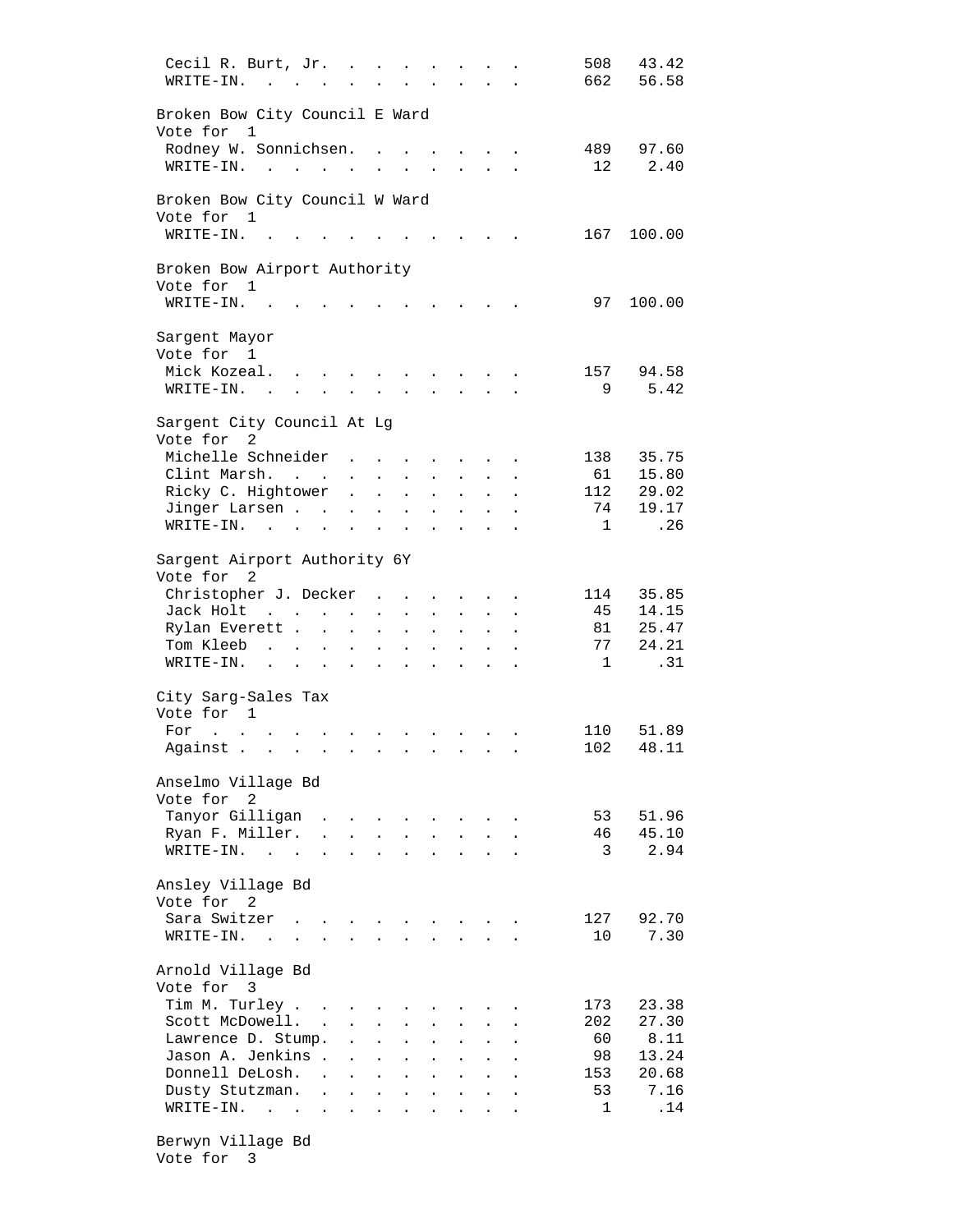| WRITE-IN.    |                                                           |                      |                           |                                          |                      |                      |                                                                  |                      |  | 44  | 100.00   |
|--------------|-----------------------------------------------------------|----------------------|---------------------------|------------------------------------------|----------------------|----------------------|------------------------------------------------------------------|----------------------|--|-----|----------|
|              | Callaway Village Bd                                       |                      |                           |                                          |                      |                      |                                                                  |                      |  |     |          |
| Vote for 3   |                                                           |                      |                           |                                          |                      |                      |                                                                  |                      |  |     |          |
|              | Mark Kimball<br>$\mathbf{r}$ . The set of $\mathbf{r}$    |                      |                           |                                          |                      |                      |                                                                  |                      |  | 207 | 29.03    |
|              | Lawrence Paulsen.                                         |                      | $\ddot{\phantom{a}}$      | $\ddot{\phantom{0}}$                     |                      |                      |                                                                  |                      |  | 211 | 29.59    |
|              | T. J. Elliott                                             |                      |                           | $\ddot{\phantom{a}}$                     | $\ddot{\phantom{a}}$ |                      |                                                                  |                      |  | 113 | 15.85    |
|              | Abe Hinman                                                |                      | $\mathbf{r}$              | $\mathbf{L}$                             | $\ddot{\phantom{a}}$ | $\ddot{\phantom{a}}$ | $\mathbf{r}$                                                     |                      |  | 176 | 24.68    |
| WRITE-IN.    | $\mathbf{r}$ , $\mathbf{r}$ , $\mathbf{r}$ , $\mathbf{r}$ |                      | $\mathbf{L}^{\text{max}}$ | $\ddot{\phantom{a}}$                     | $\sim$               |                      |                                                                  |                      |  | 6   | .84      |
|              |                                                           |                      |                           |                                          |                      |                      |                                                                  |                      |  |     |          |
|              | Comstock Village Bd                                       |                      |                           |                                          |                      |                      |                                                                  |                      |  |     |          |
| Vote for     | -2                                                        |                      |                           |                                          |                      |                      |                                                                  |                      |  |     |          |
| WRITE-IN.    |                                                           |                      |                           |                                          |                      |                      | $\sim$ $\sim$ $\sim$ $\sim$ $\sim$ $\sim$                        |                      |  | 66  | 100.00   |
|              |                                                           |                      |                           |                                          |                      |                      |                                                                  |                      |  |     |          |
|              | Mason City Village Bd                                     |                      |                           |                                          |                      |                      |                                                                  |                      |  |     |          |
| Vote for 2   |                                                           |                      |                           |                                          |                      |                      |                                                                  |                      |  |     |          |
|              | Mark E. Zimmer.                                           |                      |                           |                                          |                      |                      |                                                                  |                      |  | 58  | 68.24    |
|              | WRITE-IN.<br>$\ddot{\phantom{a}}$                         |                      |                           |                                          |                      |                      |                                                                  |                      |  | 27  | 31.76    |
|              |                                                           |                      |                           |                                          |                      |                      |                                                                  |                      |  |     |          |
|              | Merna Village Bd                                          |                      |                           |                                          |                      |                      |                                                                  |                      |  |     |          |
| Vote for 2   |                                                           |                      |                           |                                          |                      |                      |                                                                  |                      |  |     |          |
|              | Brian Morse.                                              |                      |                           |                                          |                      |                      |                                                                  |                      |  | 93  | 51.96    |
|              | James Markham .                                           | $\ddot{\phantom{a}}$ | $\bullet$                 | $\ddot{\phantom{0}}$                     |                      |                      |                                                                  |                      |  | 80  | 44.69    |
| WRITE-IN.    | $\sim$                                                    |                      |                           |                                          |                      |                      |                                                                  |                      |  | 6   | 3.35     |
|              |                                                           |                      |                           |                                          |                      |                      |                                                                  |                      |  |     |          |
|              | Oconto Village Bd                                         |                      |                           |                                          |                      |                      |                                                                  |                      |  |     |          |
| Vote for 3   |                                                           |                      |                           |                                          |                      |                      |                                                                  |                      |  |     |          |
|              | Tim Pflaster                                              |                      |                           |                                          |                      |                      |                                                                  |                      |  |     | 37 64.91 |
| WRITE-IN.    | $\sim$<br>$\ddot{\phantom{0}}$                            | $\ddot{\phantom{a}}$ |                           |                                          |                      |                      |                                                                  |                      |  | 20  | 35.09    |
|              |                                                           |                      |                           |                                          |                      |                      |                                                                  |                      |  |     |          |
|              | Algernon Twp Bd                                           |                      |                           |                                          |                      |                      |                                                                  |                      |  |     |          |
| Vote for 3   |                                                           |                      |                           |                                          |                      |                      |                                                                  |                      |  |     |          |
|              | $WRITE-IN.$ .                                             |                      |                           |                                          |                      |                      |                                                                  |                      |  | 55  | 100.00   |
|              |                                                           |                      |                           |                                          |                      |                      |                                                                  |                      |  |     |          |
|              | Ansley Twp Bd                                             |                      |                           |                                          |                      |                      |                                                                  |                      |  |     |          |
| Vote for 3   |                                                           |                      |                           |                                          |                      |                      |                                                                  |                      |  |     |          |
| Lynn Ryan    | $\sim$<br>$\sim$ $\sim$ $\sim$ $\sim$                     |                      |                           |                                          |                      |                      |                                                                  |                      |  | 189 | 33.10    |
|              | James D. Focken                                           | $\sim$               | $\mathbf{r}$              |                                          |                      |                      |                                                                  |                      |  | 202 | 35.38    |
|              | Justin B. Hallman.                                        |                      | $\ddot{\phantom{a}}$      | $\ddot{\phantom{a}}$                     |                      | $\ddot{\phantom{0}}$ |                                                                  |                      |  | 178 | 31.17    |
| WRITE-IN.    | $\sim$ $\sim$                                             |                      | $\ddot{\phantom{0}}$      | $\bullet$                                | $\bullet$            | $\ddot{\phantom{0}}$ | $\bullet$                                                        |                      |  | 2   | .35      |
|              |                                                           |                      |                           |                                          |                      |                      |                                                                  |                      |  |     |          |
|              | Arnold Twp Bd                                             |                      |                           |                                          |                      |                      |                                                                  |                      |  |     |          |
| Vote for 3   |                                                           |                      |                           |                                          |                      |                      |                                                                  |                      |  |     |          |
|              | Kent L. DeLosh.                                           |                      |                           |                                          |                      |                      | $\mathbf{r}$                                                     |                      |  | 221 | 24.23    |
|              | Phil Lucas                                                | $\mathbf{L}$         | $\mathbf{L}$              | $\mathbf{L}$                             | $\mathbf{L}$         | $\ddot{\phantom{a}}$ |                                                                  |                      |  | 210 | 23.03    |
|              | Roger Bierman.                                            | $\ddot{\phantom{a}}$ | $\ddot{\phantom{a}}$      | $\Box$                                   | $\bullet$            | $\ddot{\phantom{0}}$ | $\bullet$                                                        | $\ddot{\phantom{0}}$ |  | 306 | 33.55    |
| Ron Cool.    | $\ddot{\phantom{a}}$<br>$\ddot{\phantom{a}}$              | $\ddot{\phantom{a}}$ | $\bullet$                 | $\ddot{\phantom{0}}$                     | $\ddot{\phantom{a}}$ | $\ddot{\phantom{0}}$ | $\bullet$                                                        | $\ddot{\phantom{0}}$ |  | 171 | 18.75    |
| WRITE-IN.    | $\ddot{\phantom{a}}$<br>$\ddot{\phantom{a}}$              | $\ddot{\phantom{a}}$ |                           | $\ddot{\phantom{0}}$                     |                      |                      |                                                                  |                      |  | 4   | .44      |
|              |                                                           |                      |                           |                                          |                      |                      |                                                                  |                      |  |     |          |
|              | Berwyn Twp Bd                                             |                      |                           |                                          |                      |                      |                                                                  |                      |  |     |          |
| Vote for 3   |                                                           |                      |                           |                                          |                      |                      |                                                                  |                      |  |     |          |
|              | $WRITE-IN.$ .                                             |                      |                           |                                          |                      |                      |                                                                  |                      |  | 56  | 100.00   |
|              |                                                           |                      |                           |                                          |                      |                      |                                                                  |                      |  |     |          |
|              | Broken Bow Twp Bd                                         |                      |                           |                                          |                      |                      |                                                                  |                      |  |     |          |
| Vote for 3   |                                                           |                      |                           |                                          |                      |                      |                                                                  |                      |  |     |          |
|              | Robert A. Harrold.                                        |                      |                           |                                          |                      |                      |                                                                  |                      |  | 858 | 46.91    |
|              | Ray Driscoll                                              |                      |                           | $\mathbf{z} = \mathbf{z} + \mathbf{z}$ . | $\mathbf{L}$         | $\ddot{\phantom{a}}$ |                                                                  |                      |  | 915 | 50.03    |
| WRITE-IN.    | $\sim$<br>$\mathbf{r}$ . The set of $\mathbf{r}$          |                      | $\ddot{\phantom{a}}$      | $\ddot{\phantom{0}}$                     | $\ddot{\phantom{a}}$ | $\ddot{\phantom{a}}$ | $\bullet$                                                        | $\ddot{\phantom{0}}$ |  | 56  | 3.06     |
|              |                                                           |                      |                           |                                          |                      |                      |                                                                  |                      |  |     |          |
| Cliff Twp Bd |                                                           |                      |                           |                                          |                      |                      |                                                                  |                      |  |     |          |
| Vote for 3   |                                                           |                      |                           |                                          |                      |                      |                                                                  |                      |  |     |          |
|              | Larry Leibhart.                                           |                      |                           |                                          |                      |                      | $\mathbf{r}$ , $\mathbf{r}$ , $\mathbf{r}$                       |                      |  | 48  | 47.52    |
|              | $\texttt{WRTTE-IN.}$                                      |                      |                           |                                          | $\mathbf{L}$         |                      | $\mathbf{1}$ $\mathbf{1}$ $\mathbf{1}$ $\mathbf{1}$ $\mathbf{1}$ |                      |  | 53  | 52.48    |
|              |                                                           |                      |                           |                                          |                      |                      |                                                                  |                      |  |     |          |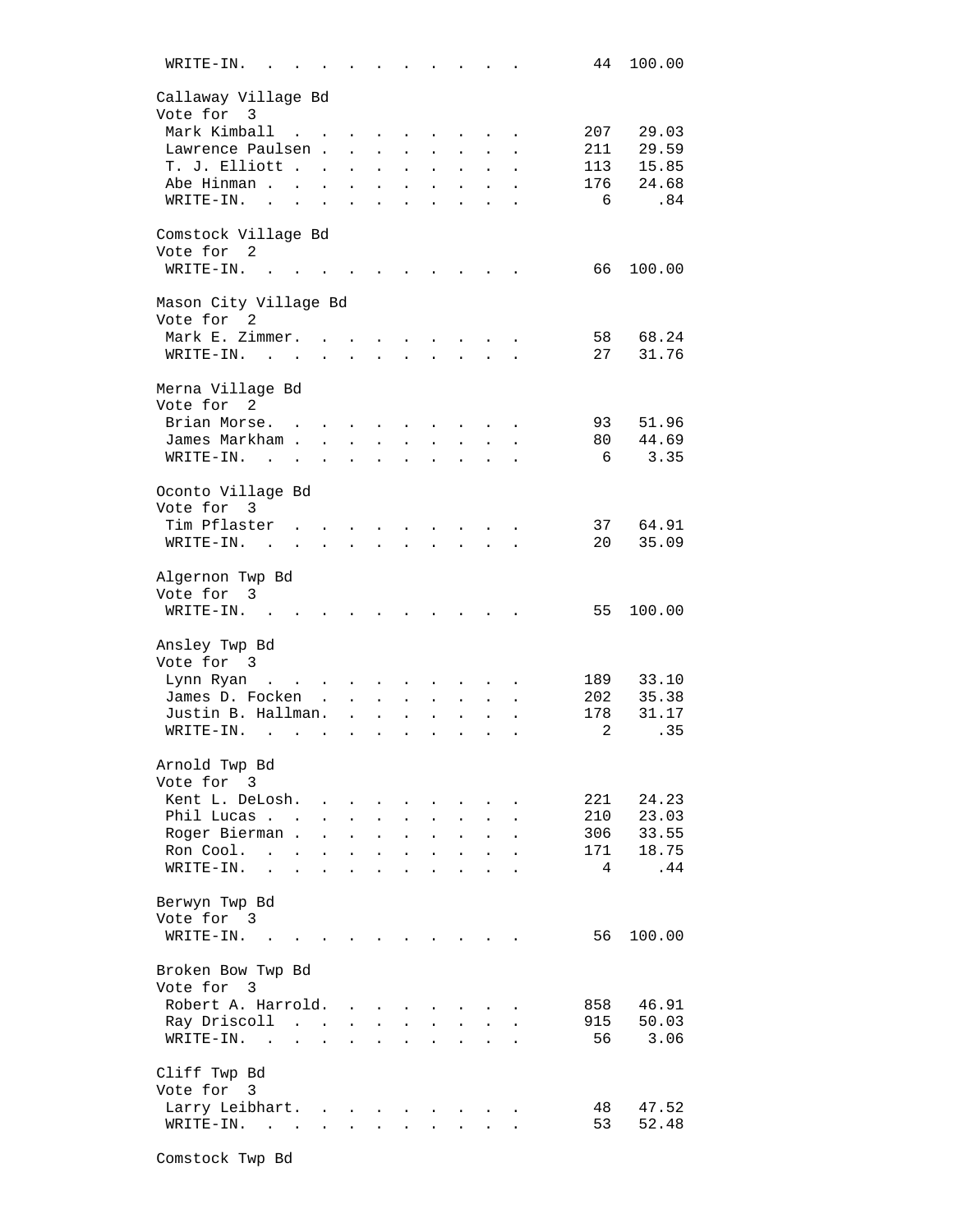| Vote for<br>3<br>WRITE-IN.                                                            |                      |                                      |                      |                                              |                      |                                   |                            |                      | 44              | 100.00         |
|---------------------------------------------------------------------------------------|----------------------|--------------------------------------|----------------------|----------------------------------------------|----------------------|-----------------------------------|----------------------------|----------------------|-----------------|----------------|
| Corner Twp Bd<br>Vote for 3<br>WRITE-IN.                                              |                      |                                      |                      |                                              |                      |                                   |                            |                      | 4               | 100.00         |
| Custer Twp Bd                                                                         |                      |                                      |                      |                                              |                      |                                   |                            |                      |                 |                |
| Vote for 3<br>John H. Wiese                                                           |                      |                                      |                      |                                              |                      |                                   |                            |                      | 36              | 50.70          |
| Richard Allan Maxwell<br>WRITE-IN.<br><b>Contract Contract Contract</b>               |                      | <b>Contract Contract</b>             | $\sim$               | $\ddot{\phantom{0}}$<br>$\ddot{\phantom{a}}$ | $\ddot{\phantom{a}}$ | $\ddot{\phantom{a}}$<br>$\bullet$ |                            |                      | 27<br>8         | 38.03<br>11.27 |
| Delight Twp Bd<br>Vote for 3                                                          |                      |                                      |                      |                                              |                      |                                   |                            |                      |                 |                |
| WRITE-IN.                                                                             |                      |                                      |                      |                                              |                      |                                   |                            |                      | 32              | 100.00         |
| Douglas Grove Twp Bd<br>Vote for 3                                                    |                      |                                      |                      |                                              |                      |                                   |                            |                      |                 |                |
| Clyde Thompson.<br>WRITE-IN.<br>$\sim$                                                |                      |                                      |                      |                                              |                      |                                   |                            |                      | 39<br>13        | 75.00<br>25.00 |
| East Custer Twp Bd<br>Vote for<br>-3                                                  |                      |                                      |                      |                                              |                      |                                   |                            |                      |                 |                |
| Gary D. Lawrence.                                                                     |                      |                                      |                      |                                              |                      |                                   |                            |                      | 16              | 28.57          |
| Thomas Hoff. .                                                                        | $\ddot{\phantom{a}}$ | $\sim$                               |                      |                                              |                      |                                   |                            |                      | 20              | 35.71          |
| David Myers.<br>$\sim$ $\sim$<br>WRITE-IN.<br>$\sim$<br>$\ddot{\phantom{a}}$          | $\sim$               | $\mathbf{L}$<br>$\ddot{\phantom{a}}$ | $\ddot{\phantom{0}}$ | $\mathcal{L}^{\mathcal{A}}$                  | $\ddot{\phantom{a}}$ | $\ddot{\phantom{a}}$              |                            |                      | 19<br>1         | 33.93<br>1.79  |
|                                                                                       |                      |                                      |                      |                                              |                      |                                   |                            |                      |                 |                |
| Elim Twp Bd<br>Vote for 3                                                             |                      |                                      |                      |                                              |                      |                                   |                            |                      |                 |                |
| Brad Patterson.                                                                       | $\mathbf{r}$         |                                      |                      |                                              |                      |                                   |                            |                      | 39              | 38.61          |
| Chip Blowers<br>$\sim$<br>WRITE-IN.<br>$\sim$                                         | $\mathbf{r}$         | $\mathbf{r}$                         | $\ddot{\phantom{a}}$ | $\ddot{\phantom{a}}$                         |                      | $\sim$                            |                            |                      | 45<br>17        | 44.55<br>16.83 |
|                                                                                       |                      |                                      |                      |                                              |                      |                                   |                            |                      |                 |                |
| Elk Creek Twp Bd<br>Vote for<br>-3                                                    |                      |                                      |                      |                                              |                      |                                   |                            |                      |                 |                |
| WRITE-IN.                                                                             |                      |                                      |                      |                                              |                      |                                   |                            |                      | 105             | 100.00         |
| Garfield Twp Bd                                                                       |                      |                                      |                      |                                              |                      |                                   |                            |                      |                 |                |
| Vote for 3                                                                            |                      |                                      |                      |                                              |                      |                                   |                            |                      |                 |                |
| Todd Bitterman.                                                                       | $\ddot{\phantom{a}}$ | $\sim$                               | $\ddot{\phantom{a}}$ |                                              |                      |                                   |                            |                      | 37              | 24.18<br>24.18 |
| Randy Peterson.<br>David Haumont .                                                    | $\ddot{\phantom{a}}$ | $\mathbf{L}$                         | $\ddot{\phantom{a}}$ | $\ddot{\phantom{a}}$                         | $\ddot{\phantom{0}}$ | $\ddot{\phantom{a}}$              |                            |                      | 37<br>43        | 28.10          |
| Clifford Olson.                                                                       | $\mathbf{r}$         | $\mathbf{L}$                         | $\mathbf{r}$         | $\mathbf{L}$                                 | $\overline{a}$       | $\mathbf{r}$                      | $\mathbf{r}$               |                      | 34              | 22.22          |
| $WRITE-IN.$                                                                           |                      | $\cdot$ $\cdot$ $\cdot$              |                      | $\sim$                                       | $\ddot{\phantom{a}}$ | $\ddot{\phantom{a}}$              | $\ddot{\phantom{a}}$       | $\ddot{\phantom{a}}$ | 2               | 1.31           |
| Grant Twp Bd                                                                          |                      |                                      |                      |                                              |                      |                                   |                            |                      |                 |                |
| Vote for 3                                                                            |                      |                                      |                      |                                              |                      |                                   |                            |                      |                 |                |
| Scott Dvorak                                                                          |                      | $\ddot{\phantom{a}}$                 |                      |                                              |                      |                                   |                            |                      | 13              | 37.14          |
| Heath Paulsen                                                                         |                      |                                      |                      | <b>Service</b>                               | $\mathbf{r}$         | $\mathbf{L}$                      | $\mathcal{L}^{\text{max}}$ |                      | 14              | 40.00          |
| WRITE-IN.<br>$\mathbf{r}$ , $\mathbf{r}$ , $\mathbf{r}$ , $\mathbf{r}$ , $\mathbf{r}$ |                      |                                      | $\ddot{\phantom{a}}$ | $\mathbf{L}$                                 | $\ddot{\phantom{a}}$ | $\ddot{\phantom{a}}$              | $\ddot{\phantom{a}}$       |                      | - 8             | 22.86          |
| Hayes Twp Bd<br>Vote for 3                                                            |                      |                                      |                      |                                              |                      |                                   |                            |                      |                 |                |
| Adam Marsh.<br>$\sim$                                                                 |                      |                                      |                      |                                              |                      |                                   |                            |                      | 12 <sub>1</sub> | 32.43          |
| WRITE-IN. .<br>$\mathcal{L}^{\text{max}}$                                             |                      |                                      |                      |                                              |                      |                                   |                            |                      | 25              | 67.57          |
| Kilfoil Twp Bd                                                                        |                      |                                      |                      |                                              |                      |                                   |                            |                      |                 |                |
| Vote for 3                                                                            |                      |                                      |                      |                                              |                      |                                   |                            |                      |                 |                |
| Mickey Solomon.                                                                       |                      |                                      |                      |                                              |                      |                                   |                            |                      | 172             | 33.99          |
| Alan Jacquot                                                                          |                      |                                      | $\ddot{\phantom{a}}$ | $\ddot{\phantom{a}}$                         |                      | $\ddot{\phantom{a}}$              |                            |                      | 153             | 30.24          |
| Clifford W. Burnett                                                                   |                      |                                      |                      | $\mathbf{L}$                                 | $\ddot{\phantom{a}}$ | $\ddot{\phantom{a}}$              | $\mathbf{L}$               |                      | 174             | 34.39          |
| $\texttt{WRTTE-IN.}$                                                                  |                      |                                      |                      | $\mathbf{L}^{\text{max}}$                    |                      | $\mathbf{L} = \mathbf{L}$         | $\mathbf{L}^{\text{max}}$  |                      | 7               | 1.38           |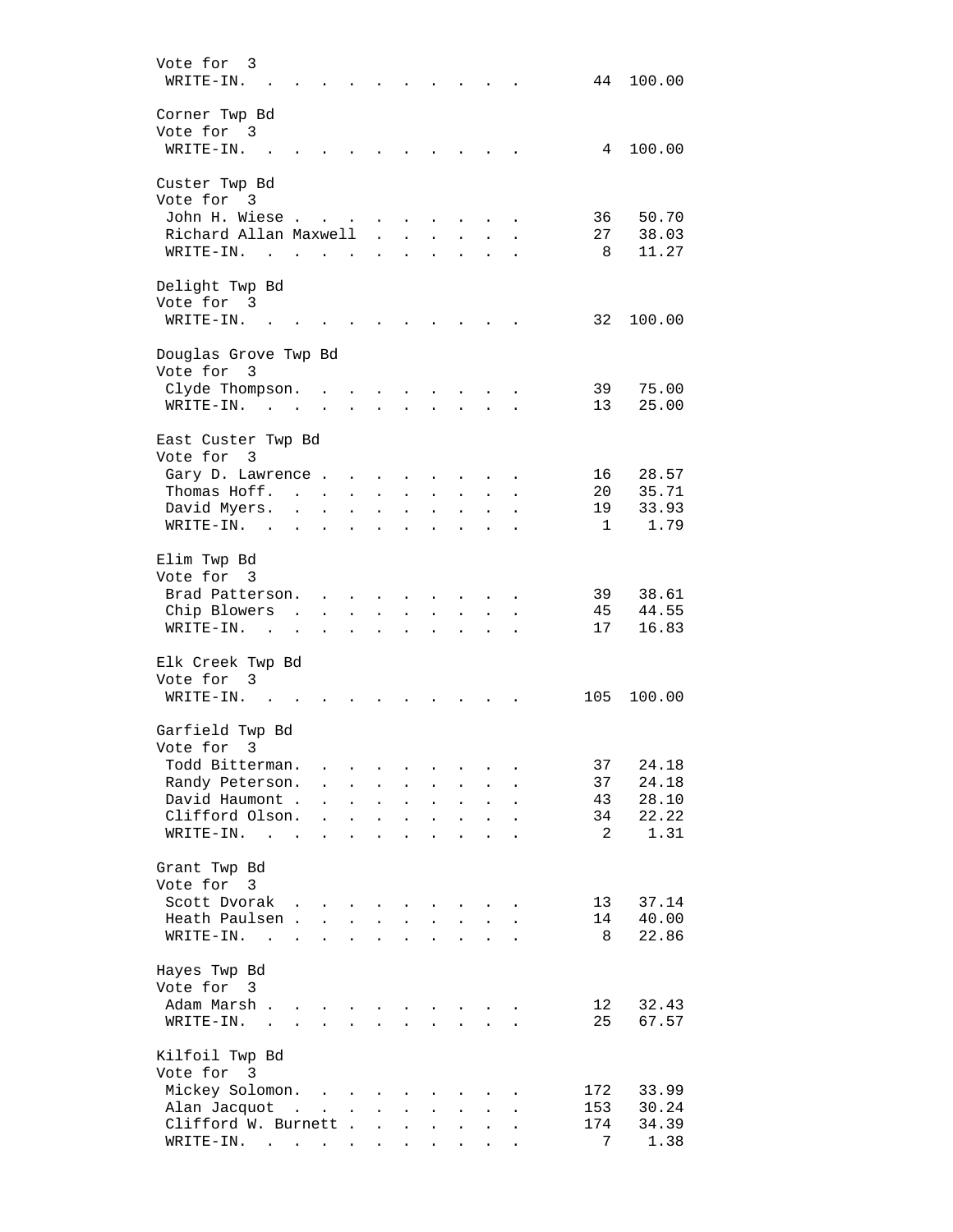| Lillian Twp BD               |                         |                      |                      |                           |                      |                      |                           |                      |           |                |           |
|------------------------------|-------------------------|----------------------|----------------------|---------------------------|----------------------|----------------------|---------------------------|----------------------|-----------|----------------|-----------|
| Vote for 3                   |                         |                      |                      |                           |                      |                      |                           |                      |           |                |           |
| Ronnie W. Coleman.           |                         |                      |                      |                           |                      |                      |                           |                      |           | 47             | 34.31     |
| Norman Anderson              |                         | $\sim$               | $\ddot{\phantom{a}}$ | $\mathbf{L}^{\text{max}}$ | $\ddot{\phantom{0}}$ | $\ddot{\phantom{a}}$ | $\bullet$                 | $\ddot{\phantom{0}}$ | $\bullet$ | 43             | 31.39     |
| Virgil Ottun                 | $\sim$                  |                      |                      | $\ddot{\phantom{0}}$      |                      |                      |                           |                      |           | 46             | 33.58     |
| WRITE-IN.<br>$\sim$          |                         |                      |                      |                           |                      |                      |                           |                      |           | $\mathbf{1}$   | .73       |
|                              |                         |                      |                      |                           |                      |                      |                           |                      |           |                |           |
| Loup Twp Bd                  |                         |                      |                      |                           |                      |                      |                           |                      |           |                |           |
| Vote for 3                   |                         |                      |                      |                           |                      |                      |                           |                      |           |                |           |
| WRITE-IN.                    |                         |                      |                      |                           |                      |                      |                           |                      |           | 34             | 100.00    |
|                              |                         |                      |                      |                           |                      |                      |                           |                      |           |                |           |
|                              |                         |                      |                      |                           |                      |                      |                           |                      |           |                |           |
| Milburn Twp Bd<br>Vote for 3 |                         |                      |                      |                           |                      |                      |                           |                      |           |                |           |
|                              |                         |                      |                      |                           |                      |                      |                           |                      |           |                |           |
| Greg Smith                   |                         |                      |                      |                           |                      |                      |                           |                      |           | 18             | 31.58     |
| Clifford Hanna.              |                         | $\ddot{\phantom{a}}$ | $\mathbf{L}$         |                           |                      |                      |                           |                      |           | 19             | 33.33     |
| Neil Davidson.               |                         |                      | $\ddot{\phantom{0}}$ | $\ddot{\phantom{a}}$      | $\bullet$            | $\ddot{\phantom{a}}$ | $\bullet$                 | $\bullet$            |           | 20             | 35.09     |
| WRITE-IN.<br>$\sim$ $\sim$   |                         |                      |                      |                           |                      |                      |                           |                      |           | 0              |           |
|                              |                         |                      |                      |                           |                      |                      |                           |                      |           |                |           |
| Myrtle Twp Bd                |                         |                      |                      |                           |                      |                      |                           |                      |           |                |           |
| Vote for 3                   |                         |                      |                      |                           |                      |                      |                           |                      |           |                |           |
| WRITE-IN.                    |                         |                      |                      |                           |                      |                      |                           |                      |           | 30             | 100.00    |
|                              |                         |                      |                      |                           |                      |                      |                           |                      |           |                |           |
| Ryno Twp Bd                  |                         |                      |                      |                           |                      |                      |                           |                      |           |                |           |
| Vote for 3                   |                         |                      |                      |                           |                      |                      |                           |                      |           |                |           |
| Frank Anderson.              |                         | $\sim$               | $\sim$               |                           |                      |                      |                           |                      |           | 33             | 48.53     |
| Cary Sommer.                 | $\sim$ $\sim$           | $\mathbf{L}$         | $\mathbf{L}$         | $\mathbf{r}$              |                      |                      |                           |                      |           | 30             | 44.12     |
| WRITE-IN.                    |                         |                      |                      |                           |                      |                      |                           |                      |           | -5             | 7.35      |
| $\sim$                       | $\ddot{\phantom{a}}$    |                      |                      |                           |                      |                      |                           |                      |           |                |           |
|                              |                         |                      |                      |                           |                      |                      |                           |                      |           |                |           |
| Sargent Twp Bd               |                         |                      |                      |                           |                      |                      |                           |                      |           |                |           |
| Vote for 3                   |                         |                      |                      |                           |                      |                      |                           |                      |           |                |           |
| WRITE-IN.                    |                         |                      |                      |                           |                      |                      |                           |                      |           | 44             | 100.00    |
|                              |                         |                      |                      |                           |                      |                      |                           |                      |           |                |           |
|                              |                         |                      |                      |                           |                      |                      |                           |                      |           |                |           |
| Spring Creek Twp Bd          |                         |                      |                      |                           |                      |                      |                           |                      |           |                |           |
| Vote for 3                   |                         |                      |                      |                           |                      |                      |                           |                      |           |                |           |
| WRITE-IN. .                  |                         |                      |                      |                           |                      |                      |                           |                      |           | 16             | 100.00    |
|                              |                         |                      |                      |                           |                      |                      |                           |                      |           |                |           |
| Triumph Twp Bd               |                         |                      |                      |                           |                      |                      |                           |                      |           |                |           |
| Vote for 3                   |                         |                      |                      |                           |                      |                      |                           |                      |           |                |           |
|                              |                         |                      |                      |                           |                      |                      |                           |                      |           |                |           |
| Cory L. Peterson.            |                         |                      |                      |                           |                      |                      |                           |                      |           | 48             | 77.42     |
| WRITE-IN.<br>$\sim$          |                         |                      |                      |                           |                      |                      |                           |                      |           | 14             | 22.58     |
|                              |                         |                      |                      |                           |                      |                      |                           |                      |           |                |           |
| Victoria Twp Bd              |                         |                      |                      |                           |                      |                      |                           |                      |           |                |           |
| Vote for 3                   |                         |                      |                      |                           |                      |                      |                           |                      |           |                |           |
| Tim Mason                    |                         |                      |                      | $\ddot{\phantom{a}}$      | $\ddot{\phantom{a}}$ |                      |                           |                      |           | 130            | 30.37     |
| Mark E. Finney.              |                         |                      |                      |                           | $\mathbf{L}$         | $\ddot{\phantom{a}}$ | $\ddot{\phantom{a}}$      | $\ddot{\phantom{a}}$ |           |                | 151 35.28 |
| Waylon Christen              |                         | $\ddot{\phantom{a}}$ | $\ddot{\phantom{0}}$ | $\bullet$                 | $\ddot{\phantom{a}}$ | $\ddot{\phantom{a}}$ | $\bullet$                 | $\ddot{\phantom{0}}$ |           | 145            | 33.88     |
| WRITE-IN.<br>$\sim$          | $\sim$ $\sim$           | $\ddot{\phantom{a}}$ | $\ddot{\phantom{0}}$ | $\ddot{\phantom{a}}$      | $\ddot{\phantom{a}}$ | $\ddot{\phantom{a}}$ | $\ddot{\phantom{a}}$      |                      |           | 2              | .47       |
|                              |                         |                      |                      |                           |                      |                      |                           |                      |           |                |           |
| Wayne Twp Bd                 |                         |                      |                      |                           |                      |                      |                           |                      |           |                |           |
| Vote for 3                   |                         |                      |                      |                           |                      |                      |                           |                      |           |                |           |
| WRITE-IN. .                  |                         |                      |                      |                           |                      |                      |                           |                      |           | 50             | 100.00    |
|                              |                         |                      |                      |                           |                      |                      |                           |                      |           |                |           |
|                              |                         |                      |                      |                           |                      |                      |                           |                      |           |                |           |
| Westerville Twp Bd           |                         |                      |                      |                           |                      |                      |                           |                      |           |                |           |
| Vote for 3                   |                         |                      |                      |                           |                      |                      |                           |                      |           |                |           |
| Larry Slingsby.              |                         |                      |                      |                           | $\sim$               | $\sim$               | $\ddot{\phantom{0}}$      |                      |           | 52             | 33.33     |
| Gerald Scott Kaelin.         |                         |                      |                      | <b>Service</b> State      |                      | $\mathbf{L}$         | $\ddot{\phantom{a}}$      |                      |           | 55             | 35.26     |
| Ron Carda                    |                         |                      |                      | $\ddot{\phantom{a}}$      | $\mathbf{L}$         | $\ddot{\phantom{a}}$ |                           | $\ddot{\phantom{a}}$ |           | 49             | 31.41     |
| WRITE-IN.<br>$\sim$ $\sim$   | $\cdot$ $\cdot$ $\cdot$ |                      | $\ddot{\phantom{0}}$ |                           | $\ddot{\phantom{a}}$ | $\ddot{\phantom{a}}$ | $\bullet$                 | $\Box$               |           | $\overline{0}$ |           |
|                              |                         |                      |                      |                           |                      |                      |                           |                      |           |                |           |
| West Union Twp Bd            |                         |                      |                      |                           |                      |                      |                           |                      |           |                |           |
| Vote for 3                   |                         |                      |                      |                           |                      |                      |                           |                      |           |                |           |
| Brian Ritchie                |                         |                      |                      |                           |                      |                      |                           |                      |           | 28             | 62.22     |
| WRITE-IN.                    |                         |                      |                      | $\ddot{\phantom{a}}$      |                      |                      | $\mathbf{L}^{\text{max}}$ | $\sim$               |           | 17             | 37.78     |

Village of Ansley - Sales Tax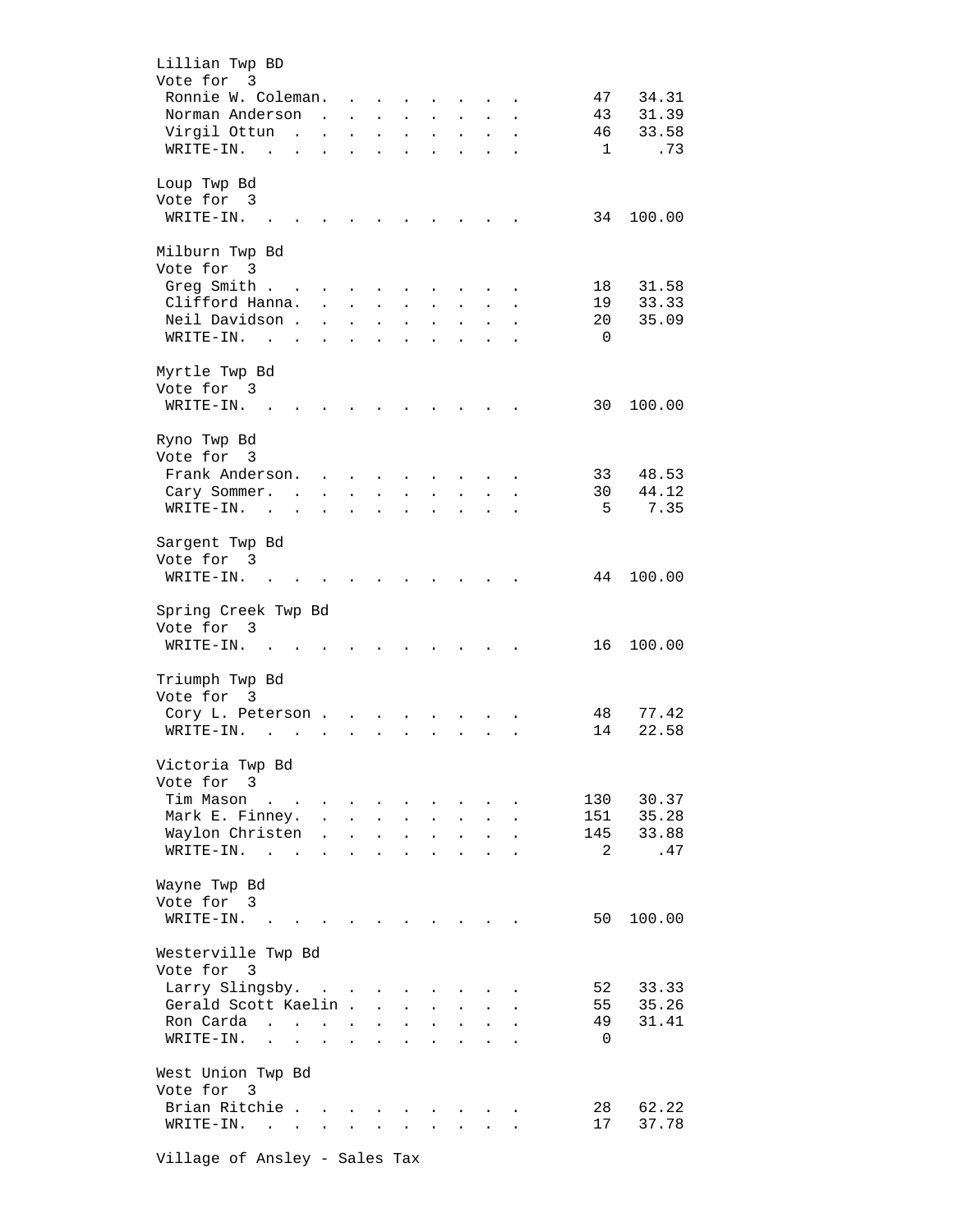| Vote for 1                     |               |                      |                      |        |                                |                      |  |                              |                          |                |                |
|--------------------------------|---------------|----------------------|----------------------|--------|--------------------------------|----------------------|--|------------------------------|--------------------------|----------------|----------------|
| YES                            | $\sim$        | $\sim$               | $\sim$               |        | $\cdot$                        | $\sim$               |  |                              | $\overline{\phantom{a}}$ | 123            | 70.69          |
| NO.                            | $\sim$        | $\ddot{\phantom{a}}$ | $\ddot{\phantom{a}}$ |        | $\cdot$                        | $\ddot{\phantom{a}}$ |  |                              |                          | 51             | 29.31          |
| Woodriver Twp Bd<br>Vote for 3 |               |                      |                      |        |                                |                      |  |                              |                          |                |                |
| WRITE-IN.                      |               | $\mathbf{r}$         |                      |        |                                |                      |  |                              |                          | 46             | 100.00         |
| Initiative Measure 427         |               |                      |                      |        |                                |                      |  |                              |                          |                |                |
| Vote for 1                     |               |                      |                      |        |                                |                      |  |                              |                          |                |                |
| For<br>$\sim$<br>Against.      | $\sim$ $\sim$ | $\ddot{\phantom{a}}$ |                      | $\sim$ | $\sim$<br>$\ddot{\phantom{a}}$ |                      |  | <b>Contract Contract Ave</b> |                          | 1,409<br>2,941 | 32.39<br>67.61 |
|                                |               |                      |                      |        |                                |                      |  |                              |                          |                |                |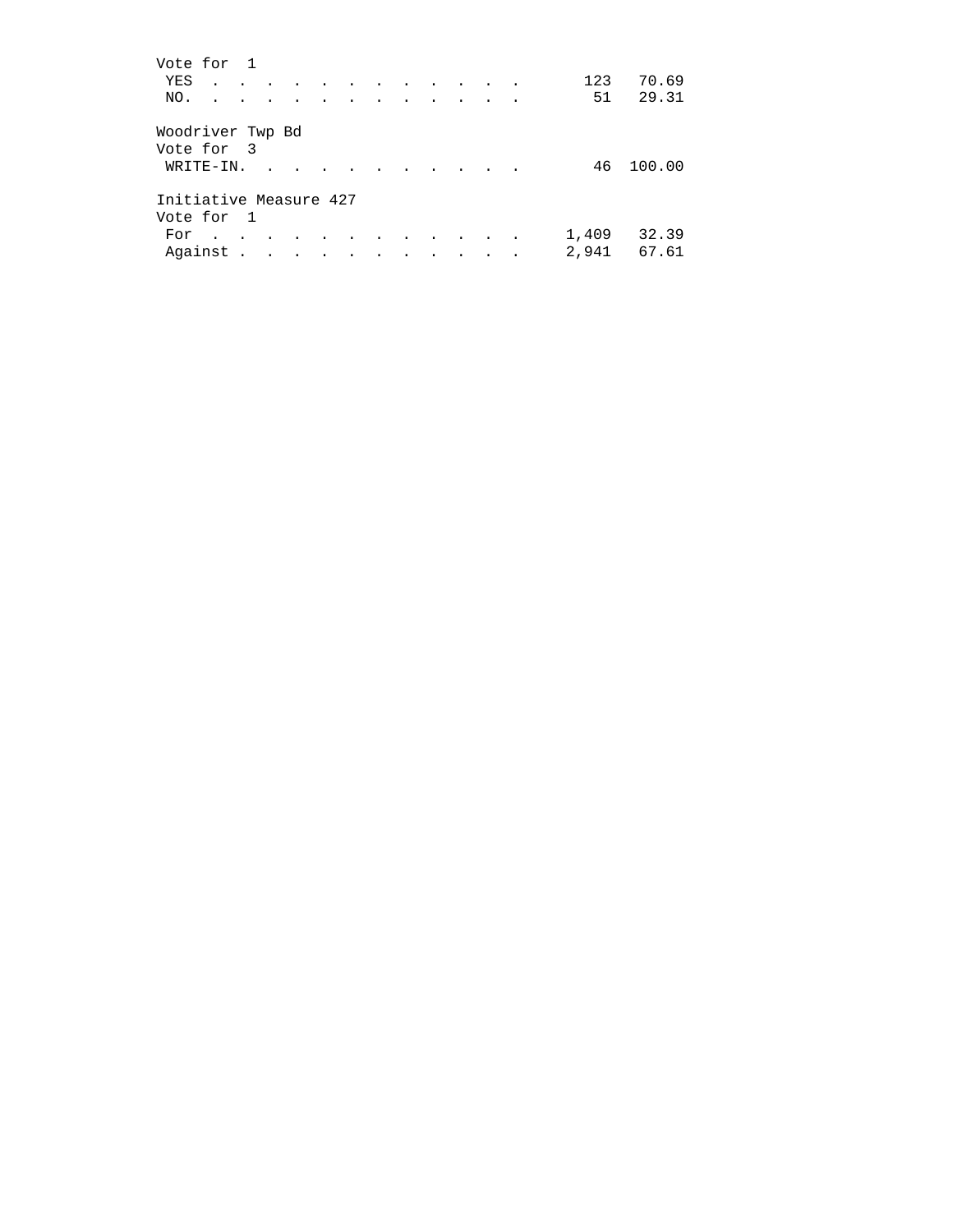| <b>City of Broken Bow</b>      |                      |                | Township          |                          |                  |
|--------------------------------|----------------------|----------------|-------------------|--------------------------|------------------|
| Mayor                          | Cecil Burt, Jr       | 508            | <b>Broken Bow</b> | <b>Robert Harrold</b>    |                  |
|                                | <b>Tony Snyder</b>   | 110            |                   | Ray Driscoll             |                  |
|                                | Jonathan Berghorst   | 535            |                   | <b>Charles Kleeb</b>     | $\overline{7}$   |
|                                |                      |                | Cliff             | Larry Leibhart           |                  |
| <b>BB West Ward-Councilman</b> |                      |                |                   | <b>Mark Schmidt</b>      | 22               |
|                                | David Baltz          | 55             |                   | <b>Brian Bartak</b>      | 21               |
|                                | Larry Miller         | 66             |                   |                          |                  |
|                                | <b>Monte Gies</b>    | 8              | Comstock          |                          |                  |
|                                |                      |                |                   | Cory Huskey              | $\mathbf{8}$     |
| <b>Villages</b>                |                      |                |                   | <b>William Kusant</b>    | $\boldsymbol{8}$ |
| Mason City Village Board       | Mark Zimmer          | 58             |                   | Henry Nuxoll             | 5                |
|                                | Kevin Racicky        | 6              |                   |                          |                  |
|                                |                      |                | Corner            |                          |                  |
| <b>Ansley Village Board</b>    | Sara Switzer         | 127            |                   | <b>Alvin Kruml</b>       | $\vert 3 \vert$  |
|                                | James Morgan         | $\overline{c}$ |                   | Laddie Kruml             | $\mathbf{1}$     |
|                                | Christopher Hogg     | $\overline{2}$ |                   |                          |                  |
|                                |                      |                | Custer            | John Wiese               |                  |
| Berwyn Village Board           |                      |                |                   | <b>Richard A Maxwell</b> | $\vert 4 \vert$  |
|                                | <b>Ed Pryce</b>      | 9              |                   | <b>Kirk Hansel</b>       | 4                |
|                                | <b>William Drake</b> | 6              | Delight           |                          |                  |
|                                | Larissa Anderson     | 3              |                   | <b>Tom Hoesel</b>        | $\overline{7}$   |
|                                | Jentry Cain          | 3              |                   | <b>Mark Kimball</b>      | 3                |
|                                | <b>Tim Moore</b>     | 3              |                   | Mike McFate              | $\mathbf{3}$     |
|                                | Greg Johnson         | 3              |                   | John Ridder              | 3                |
|                                |                      |                |                   |                          |                  |
| <b>Comstock Village Board</b>  |                      |                | Douglas Grove     | Clyde Thompson           |                  |
|                                | <b>Cory Huskey</b>   | 19             |                   | Perry Erikson            | 6                |
|                                | William Kusant       | 14             |                   | <b>Jeff Gibbens</b>      | 5                |
|                                | Dennis Nagorski      | 12             |                   |                          |                  |
|                                |                      |                | Elim              | <b>Brad Patterson</b>    |                  |
| Oconto Village Board           | <b>Tim Pflaster</b>  | 37             |                   | <b>Chip Blowers</b>      |                  |
|                                | Jared Eggleston      | 8              |                   | <b>Jeff Witthuhn</b>     | $\mathbf{8}$     |
|                                | Daniel Eggleston     | 8              | <b>Elk Creek</b>  | <b>Becky Kramer-aff</b>  | 31               |
|                                |                      |                |                   | Stephen Boyles-aff       | $\overline{2}$   |
| <b>Townships</b>               |                      |                |                   | Kory Ostrand-aff         | 33               |
| Algernon                       |                      |                |                   | Dennis Fread-aff         | 26               |
|                                | <b>Randy Royle</b>   | 5              |                   |                          |                  |
|                                | <b>Curtis Cole</b>   | 8              | <b>Grant Twp</b>  | <b>Scott Dvorak</b>      |                  |
|                                | <b>Brian Jones</b>   | 5              |                   | <b>Heath Paulsen</b>     |                  |
|                                |                      |                |                   | <b>Mark Phelps</b>       | $\vert$          |
| Berwyn                         |                      |                | Hayes Twp         | Adam Marsh               |                  |
|                                | Gary Cook            | 9              |                   | <b>Charles McGinn</b>    | 11               |
|                                | Lynn French          | 8              |                   | M.Sue Seda               | 13               |
|                                | Michael Clarke       | 8              |                   |                          |                  |
|                                |                      |                |                   |                          |                  |

 $\mathcal{A}^{\pm}$